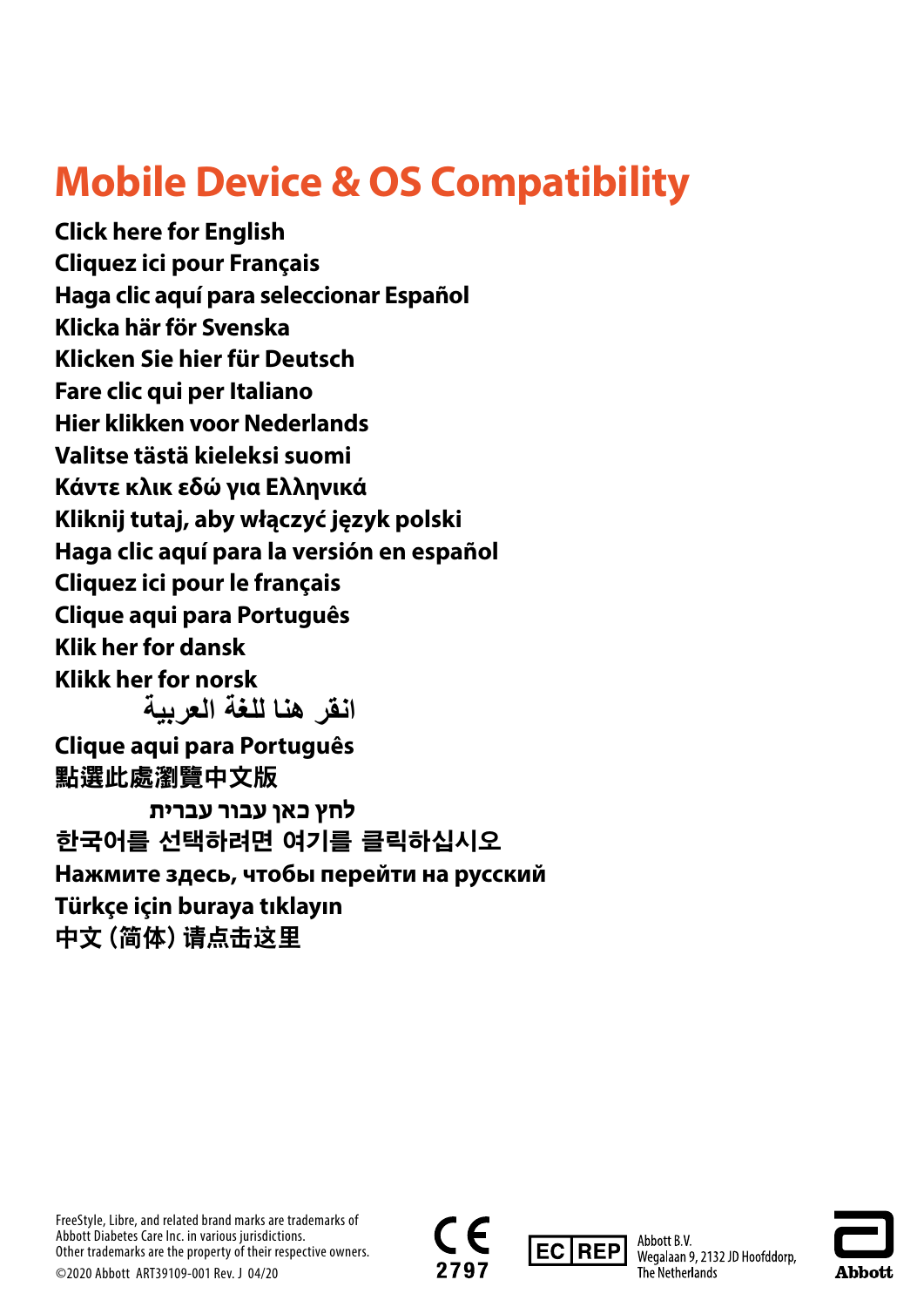# <span id="page-1-0"></span>**MOBILE DEVICE & OS COMPATIBILITY**

Popular mobile devices and operating systems (OS) are regularly tested to evaluate NFC scan performance, Bluetooth connectivity, and app compatibility with Sensors. We recommend checking this guide before installing a new OS version on your phone or before using the app with a new phone.

### Recommended app, device, and operating systems

| <b>APP/VERSION</b>                          | <b>DEVICE</b>                                                                                | <b>OS</b>                                     |
|---------------------------------------------|----------------------------------------------------------------------------------------------|-----------------------------------------------|
|                                             | iPhone 7, 7 Plus, 8, 8 Plus, X, XS, XS Max, XR                                               | iOS: 13.2                                     |
| <b>FreeStyle LibreLink</b>                  | Samsung Galaxy S6, Galaxy S7 Edge, Galaxy S8, Galaxy S8+, Galaxy S9                          |                                               |
| (version 2.4)                               | <b>Google Pixel, Pixel 2, Pixel 2 XL</b>                                                     | Android: 8, 9, 10                             |
|                                             | <b>LG Nexus 5X</b>                                                                           |                                               |
| <b>FreeStyle LibreLink</b><br>(version 2.3) | iPhone 7, 7 Plus, 8, 8 Plus, X, XS, XS Max, XR                                               |                                               |
|                                             | Samsung Galaxy S5, Galaxy S6, Galaxy S7, Galaxy S7 Edge, Galaxy S8,<br>Galaxy S8+, Galaxy S9 | i0S: 11, 12, 13<br>Android: 5, 6, 7, 8, 9, 10 |
|                                             | <b>Google Pixel, Pixel 2, Pixel 2 XL</b>                                                     |                                               |
|                                             | LG Nexus 5X                                                                                  |                                               |
| <b>FreeStyle LibreLink</b><br>(version 2.2) | iPhone 7, 7 Plus, 8, 8 Plus, X                                                               |                                               |
|                                             | Samsung Galaxy S5, Galaxy S6, Galaxy S7, Galaxy S7 Edge, Galaxy S8,<br>Galaxy S8+, Galaxy S9 | i0S: 11, 12, 13                               |
|                                             | <b>Google Pixel, Pixel 2, Pixel 2 XL</b>                                                     | Android: 5, 6, 7, 8, 9, 10                    |
|                                             | Nexus 5X, 6P                                                                                 |                                               |
|                                             | <b>OnePlus 5T</b>                                                                            |                                               |

This table will be updated as other devices and operating systems are evaluated. For devices and OS other than those listed, Abbott Diabetes Care has not evaluated compatibility. Jailbroken devices and beta OS versions are not evaluated or supported.

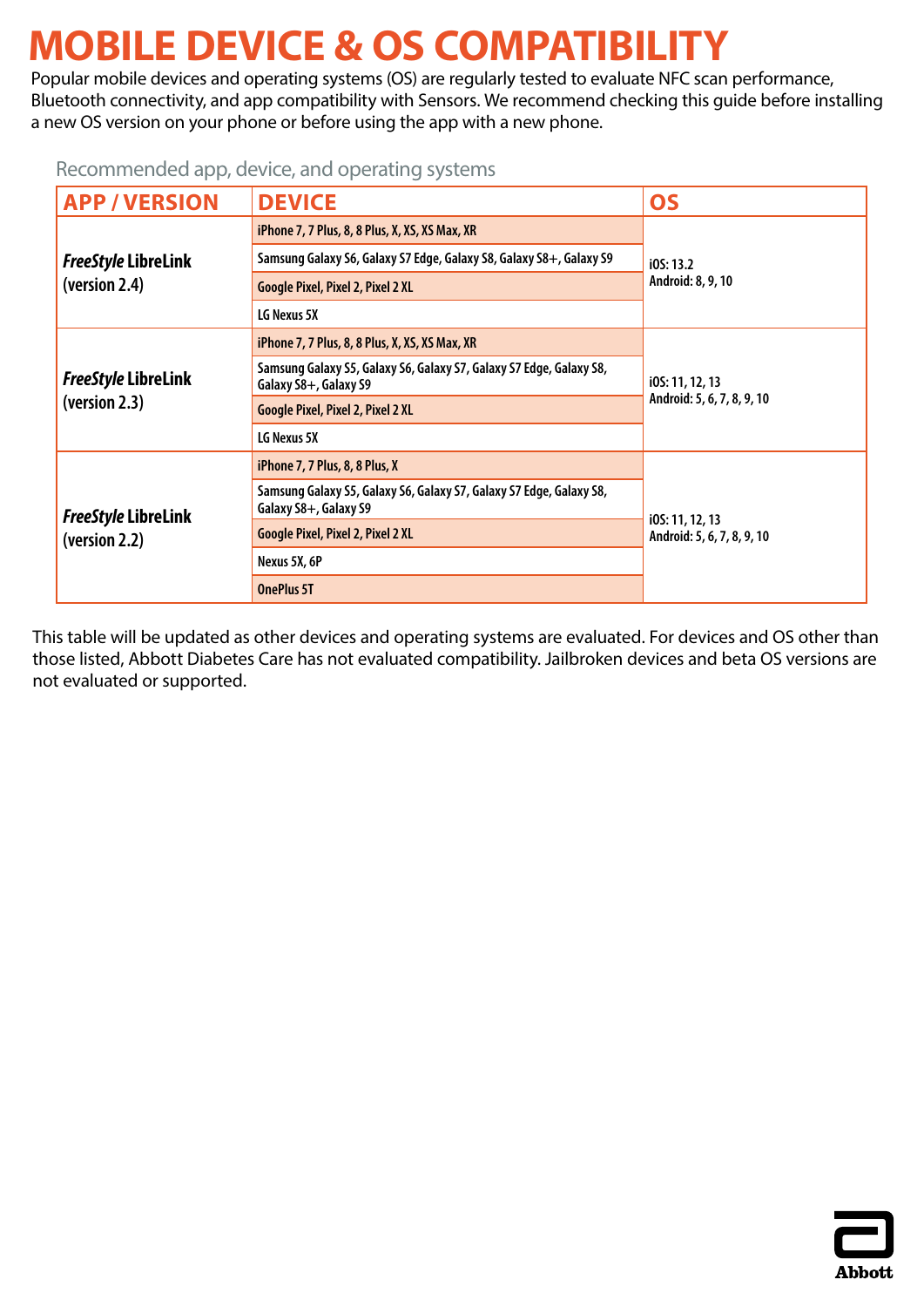# <span id="page-2-0"></span>**DISPOSITIF MOBILE ET COMPATIBILITÉ DU SYSTÈME D'EXPLOITATION**

Les dispositifs mobiles et systèmes d'exploitation (SE) courants sont régulièrement testés pour évaluer les performances de scan NFC, la connectivité Bluetooth et la compatibilité des applications avec les capteurs. Nous vous recommandons de consulter ce guide avant d'installer une nouvelle version de système d'exploitation sur votre téléphone ou avant d'utiliser une application avec un nouveau téléphone.

| <b>APPLICATION/</b><br><b>VERSION</b>       | <b>DISPOSITIFS</b>                                                                           | <b>SE</b>                                     |
|---------------------------------------------|----------------------------------------------------------------------------------------------|-----------------------------------------------|
|                                             | iPhone 7, 7 Plus, 8, 8 Plus, X, XS, XS Max, XR                                               | iOS: 13.2                                     |
| <b>FreeStyle LibreLink</b>                  | Samsung Galaxy S6, Galaxy S7 Edge, Galaxy S8, Galaxy S8+, Galaxy S9                          |                                               |
| (version 2.4)                               | <b>Google Pixel, Pixel 2, Pixel 2 XL</b>                                                     | Android: 8, 9, 10                             |
|                                             | LG Nexus 5X                                                                                  |                                               |
| <b>FreeStyle LibreLink</b><br>(version 2.3) | iPhone 7, 7 Plus, 8, 8 Plus, X, XS, XS Max, XR                                               | i0S: 11, 12, 13<br>Android: 5, 6, 7, 8, 9, 10 |
|                                             | Samsung Galaxy S5, Galaxy S6, Galaxy S7, Galaxy S7 Edge, Galaxy S8,<br>Galaxy S8+, Galaxy S9 |                                               |
|                                             | <b>Google Pixel, Pixel 2, Pixel 2 XL</b>                                                     |                                               |
|                                             | LG Nexus 5X                                                                                  |                                               |
|                                             | iPhone 7, 7 Plus, 8, 8 Plus, X                                                               |                                               |
| <b>FreeStyle LibreLink</b><br>(version 2.2) | Samsung Galaxy S5, Galaxy S6, Galaxy S7, Galaxy S7 Edge, Galaxy S8,<br>Galaxy S8+, Galaxy S9 |                                               |
|                                             | <b>Google Pixel, Pixel 2, Pixel 2 XL</b>                                                     | i0S: 11, 12, 13<br>Android: 5, 6, 7, 8, 9, 10 |
|                                             | Nexus 5X, 6P                                                                                 |                                               |
|                                             | <b>OnePlus 5T</b>                                                                            |                                               |

### Applications, dispositifs et systèmes d'exploitation recommandés

Ce tableau est actualisé à mesure que d'autres dispositifs et systèmes d'exploitation sont évalués. Abbott Diabetes Care n'a évalué la compatibilité d'aucun autre dispositif/système d'exploitation. Les dispositifs « jailbreakés » et les versions bêta du système d'exploitation ne sont ni évalués ni pris en charge.

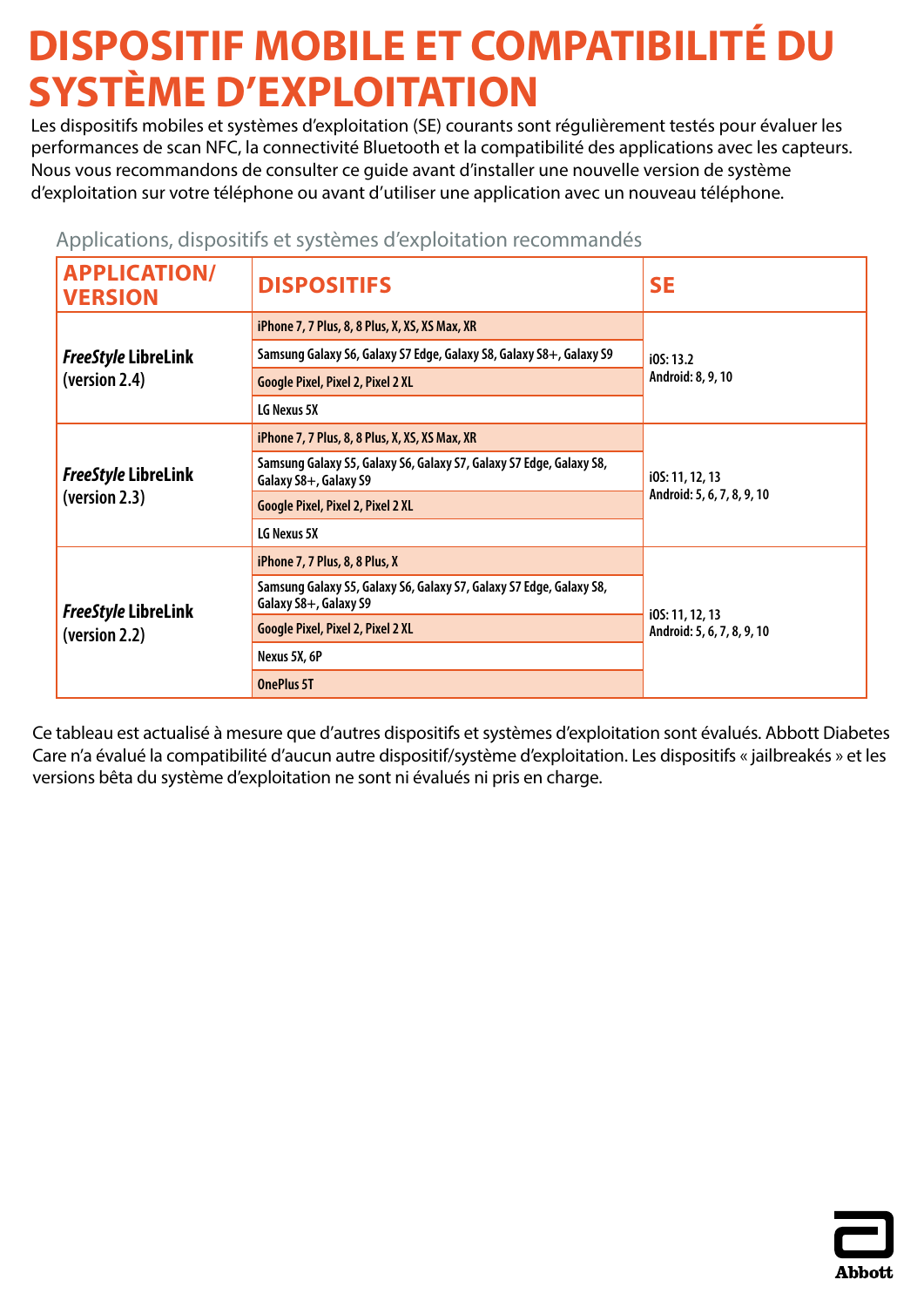# <span id="page-3-0"></span>**COMPATIBILIDAD CON TELÉFONOS INTELIGENTES Y SISTEMAS OPERATIVOS**

Se realizan pruebas con frecuencia en los sistemas operativos y los teléfonos inteligentes más comunes para evaluar el rendimiento de la tecnología NFC, la conectividad Bluetooth y la compatibilidad de las aplicaciones cuando se hace uso de sensores. Se recomienda consultar esta guía antes de instalar una nueva versión del sistema operativo en su teléfono o antes de usar la aplicación en un teléfono nuevo.

### Aplicaciones, dispositivos y sistemas operativos recomendados

| <b>APLICACIÓN/</b><br><b>VERSIÓN</b>        | <b>DISPOSITIVO</b>                                                                           | <b>SISTEMA</b><br><b>OPERATIVO</b> |
|---------------------------------------------|----------------------------------------------------------------------------------------------|------------------------------------|
|                                             | iPhone 7, 7 Plus, 8, 8 Plus, X, XS, XS Max, XR                                               |                                    |
| <b>FreeStyle LibreLink</b>                  | Samsung Galaxy S6, Galaxy S7 Edge, Galaxy S8, Galaxy S8+, Galaxy S9                          | i05:13.2                           |
| (version 2.4)                               | <b>Google Pixel, Pixel 2, Pixel 2 XL</b>                                                     | Android: 8, 9, 10                  |
|                                             | LG Nexus 5X                                                                                  |                                    |
| <b>FreeStyle LibreLink</b><br>(versión 2.3) | iPhone 7, 7 Plus, 8, 8 Plus, X, XS, XS Max, XR                                               |                                    |
|                                             | Samsung Galaxy S5, Galaxy S6, Galaxy S7, Galaxy S7 Edge, Galaxy S8,<br>Galaxy S8+, Galaxy S9 | i0S: 11, 12, 13                    |
|                                             | <b>Google Pixel, Pixel 2, Pixel 2 XL</b>                                                     | Android: 5, 6, 7, 8, 9, 10         |
|                                             | LG Nexus 5X                                                                                  |                                    |
| <b>FreeStyle LibreLink</b><br>(versión 2.2) | iPhone 7, 7 Plus, 8, 8 Plus, X                                                               |                                    |
|                                             | Samsung Galaxy S5, Galaxy S6, Galaxy S7, Galaxy S7 Edge, Galaxy S8,<br>Galaxy S8+, Galaxy S9 | i0S: 11, 12, 13                    |
|                                             | <b>Google Pixel, Pixel 2, Pixel 2 XL</b>                                                     | Android: 5, 6, 7, 8, 9, 10         |
|                                             | Nexus 5X, 6P                                                                                 |                                    |
|                                             | <b>OnePlus 5T</b>                                                                            |                                    |

Esta tabla se actualizará a medida que se evalúen otros dispositivos y sistemas operativos. Abbott Diabetes Care no ha evaluado la compatibilidad de los dispositivos y sistemas operativos que no se muestran en la tabla. No se evalúan ni soportan dispositivos liberados (jailbreak), así como las versiones beta de los sistemas operativos.

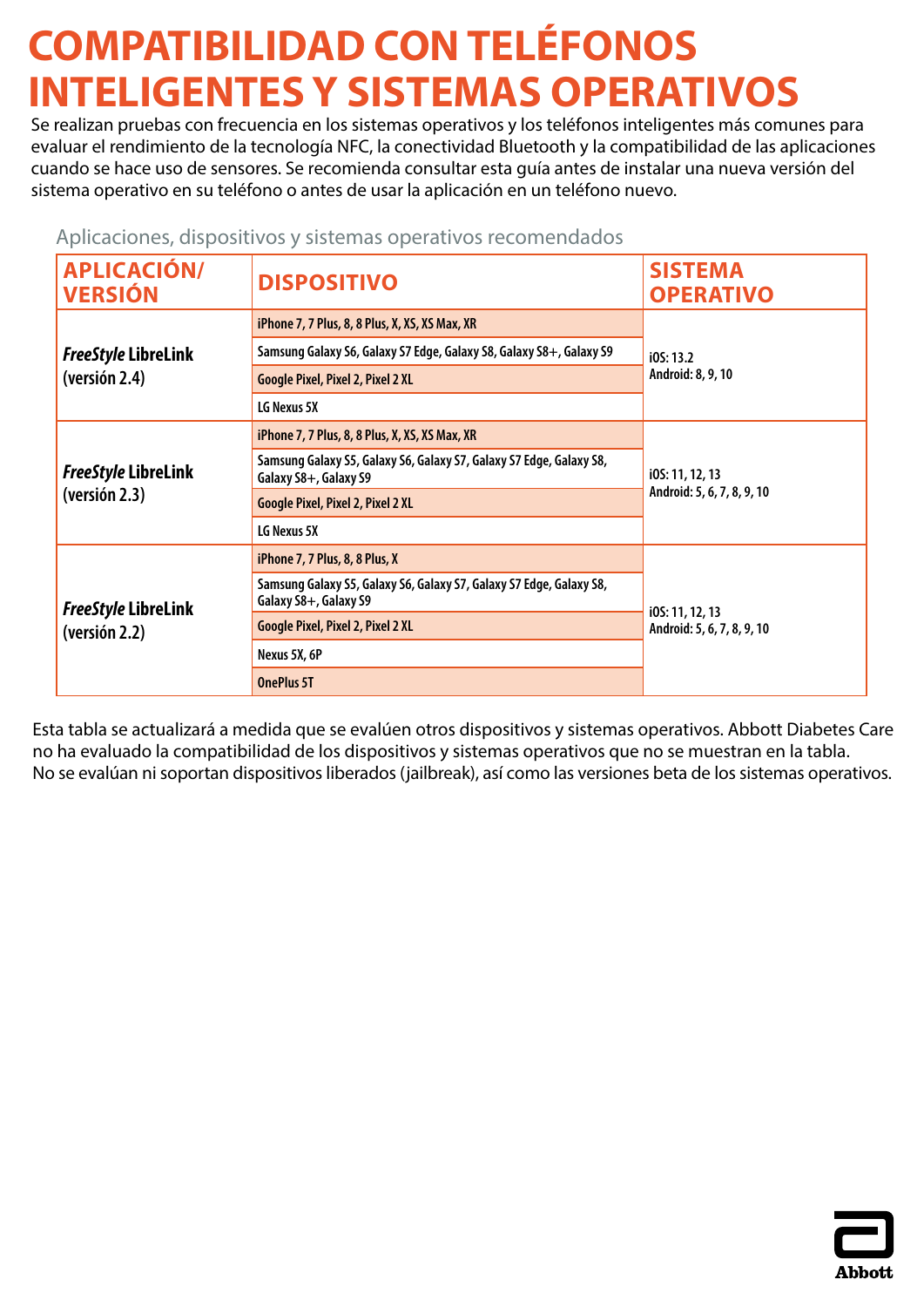## <span id="page-4-0"></span>**KOMPATIBILITET MED MOBILA ENHETER OCH OPERATIVSYSTEM**

Populära mobila enheter och operativsystem (OS) testas regelbundet i syfte att utvärdera NFC-skanningsprestanda, Bluetooth-anslutning och appkompatibilitet med sensorer. Vi rekommenderar att du ser den här guiden innan du installerar en ny OS-version på telefonen och innan du använder appen med en ny telefon.

| App, enhet och operativsystem som rekommenderas |  |  |  |
|-------------------------------------------------|--|--|--|
|-------------------------------------------------|--|--|--|

| <b>APP/VERSION</b>                          | <b>ENHET</b>                                                                                 | <b>OPERATIVSYSTEM</b>                         |
|---------------------------------------------|----------------------------------------------------------------------------------------------|-----------------------------------------------|
|                                             | iPhone 7, 7 Plus, 8, 8 Plus, X, XS, XS Max, XR                                               | IOS: 13.2                                     |
| <b>FreeStyle LibreLink</b>                  | Samsung Galaxy S6, Galaxy S7 Edge, Galaxy S8, Galaxy S8+, Galaxy S9                          |                                               |
| (version 2.4)                               | Google Pixel, Pixel 2, Pixel 2 XL                                                            | Android: 8, 9, 10                             |
|                                             | LG Nexus 5X                                                                                  |                                               |
| <b>FreeStyle LibreLink</b><br>(version 2.3) | iPhone 7, 7 Plus, 8, 8 Plus, X, XS, XS Max, XR                                               | i0S: 11, 12, 13<br>Android: 5, 6, 7, 8, 9, 10 |
|                                             | Samsung Galaxy S5, Galaxy S6, Galaxy S7, Galaxy S7 Edge, Galaxy S8,<br>Galaxy S8+, Galaxy S9 |                                               |
|                                             | <b>Google Pixel, Pixel 2, Pixel 2 XL</b>                                                     |                                               |
|                                             | LG Nexus 5X                                                                                  |                                               |
| <b>FreeStyle LibreLink</b><br>(version 2.2) | iPhone 7, 7 Plus, 8, 8 Plus, X                                                               | i0S: 11, 12, 13                               |
|                                             | Samsung Galaxy S5, Galaxy S6, Galaxy S7, Galaxy S7 Edge, Galaxy S8,<br>Galaxy S8+, Galaxy S9 |                                               |
|                                             | Google Pixel, Pixel 2, Pixel 2 XL                                                            | Android: 5, 6, 7, 8, 9, 10                    |
|                                             | Nexus 5X, 6P                                                                                 |                                               |
|                                             | <b>OnePlus 5T</b>                                                                            |                                               |

Tabellen uppdateras när andra enheter och system har utvärderats. Abbott Diabetes Care har inte utvärderat kompatibiliteten för andra enheter eller operativsystem än dem som anges. Jailbrokade enheter och betaversioner av operativsystem varken utvärderas eller stöds.

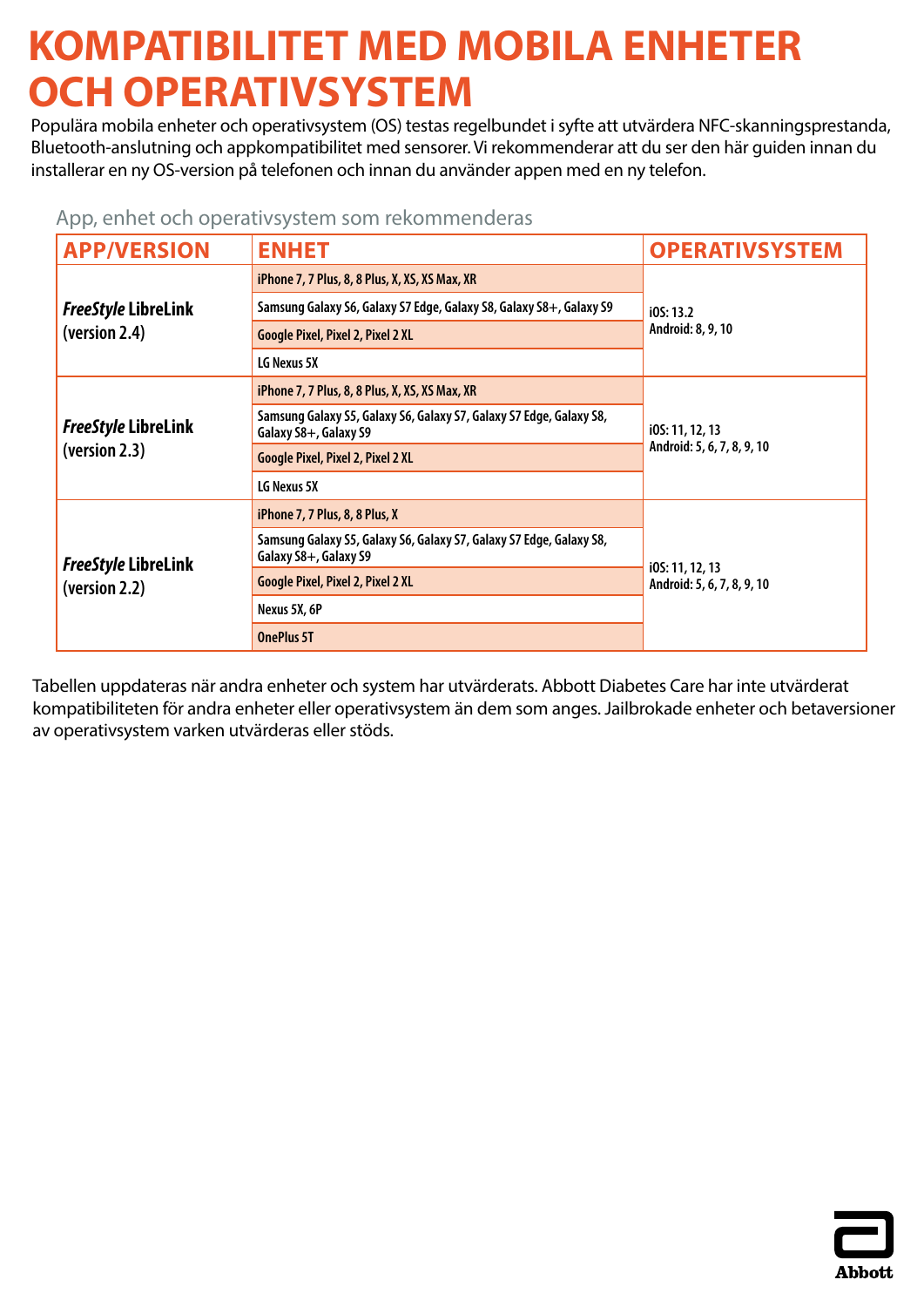# <span id="page-5-0"></span>**KOMPATIBILITÄT MIT MOBILEN GERÄTEN UND BETRIEBSSYSTEMEN**

Beliebte Mobilgeräte und Betriebssysteme (OS) werden regelmäßig getestet, um die NFC-Scanleistung, die Bluetooth-Konnektivität und die Kompatibilität der App mit Sensoren zu bewerten. Wir empfehlen, diese Anleitung zu lesen, bevor Sie eine neue Version eines Betriebssystems auf Ihrem Smartphone installieren oder die App auf einem neuen Smartphone verwenden.

| <b>APP/VERSION</b>                          | Lindroment had derate and betherssysteme<br><b>GERÄT</b>                                     | <b>BETRIEBSSYSTEM</b>                         |
|---------------------------------------------|----------------------------------------------------------------------------------------------|-----------------------------------------------|
| <b>FreeStyle LibreLink</b>                  | iPhone 7, 7 Plus, 8, 8 Plus, X, XS, XS Max, XR                                               | iOS: 13.2                                     |
|                                             | Samsung Galaxy S6, Galaxy S7 Edge, Galaxy S8, Galaxy S8+, Galaxy S9                          |                                               |
| (Version 2.4)                               | <b>Google Pixel, Pixel 2, Pixel 2 XL</b>                                                     | Android: 8, 9, 10                             |
|                                             | LG Nexus 5X                                                                                  |                                               |
| <b>FreeStyle LibreLink</b><br>(Version 2.3) | iPhone 7, 7 Plus, 8, 8 Plus, X, XS, XS Max, XR                                               | i0S: 11, 12, 13<br>Android: 5, 6, 7, 8, 9, 10 |
|                                             | Samsung Galaxy S5, Galaxy S6, Galaxy S7, Galaxy S7 Edge, Galaxy S8,<br>Galaxy S8+, Galaxy S9 |                                               |
|                                             | <b>Google Pixel, Pixel 2, Pixel 2 XL</b>                                                     |                                               |
|                                             | LG Nexus 5X                                                                                  |                                               |
|                                             | iPhone 7, 7 Plus, 8, 8 Plus, X                                                               |                                               |
| <b>FreeStyle LibreLink</b><br>(Version 2.2) | Samsung Galaxy S5, Galaxy S6, Galaxy S7, Galaxy S7 Edge, Galaxy S8,<br>Galaxy S8+, Galaxy S9 |                                               |
|                                             | <b>Google Pixel, Pixel 2, Pixel 2 XL</b>                                                     | i0S: 11, 12, 13<br>Android: 5, 6, 7, 8, 9, 10 |
|                                             | Nexus 5X, 6P                                                                                 |                                               |
|                                             | <b>OnePlus 5T</b>                                                                            |                                               |

### Empfohlene Apps, Geräte und Betriebssysteme

Sobald weitere Smartphones und Betriebssysteme ausgewertet wurden, wird diese Tabelle aktualisiert. Für andere als die aufgeführten Geräte und Betriebssysteme hat Abbott Diabetes Care die Kompatibilität nicht überprüft. Mit Jailbreak versehene Geräte und Beta-Versionen von Betriebssystemen werden nicht bewertet oder unterstützt.

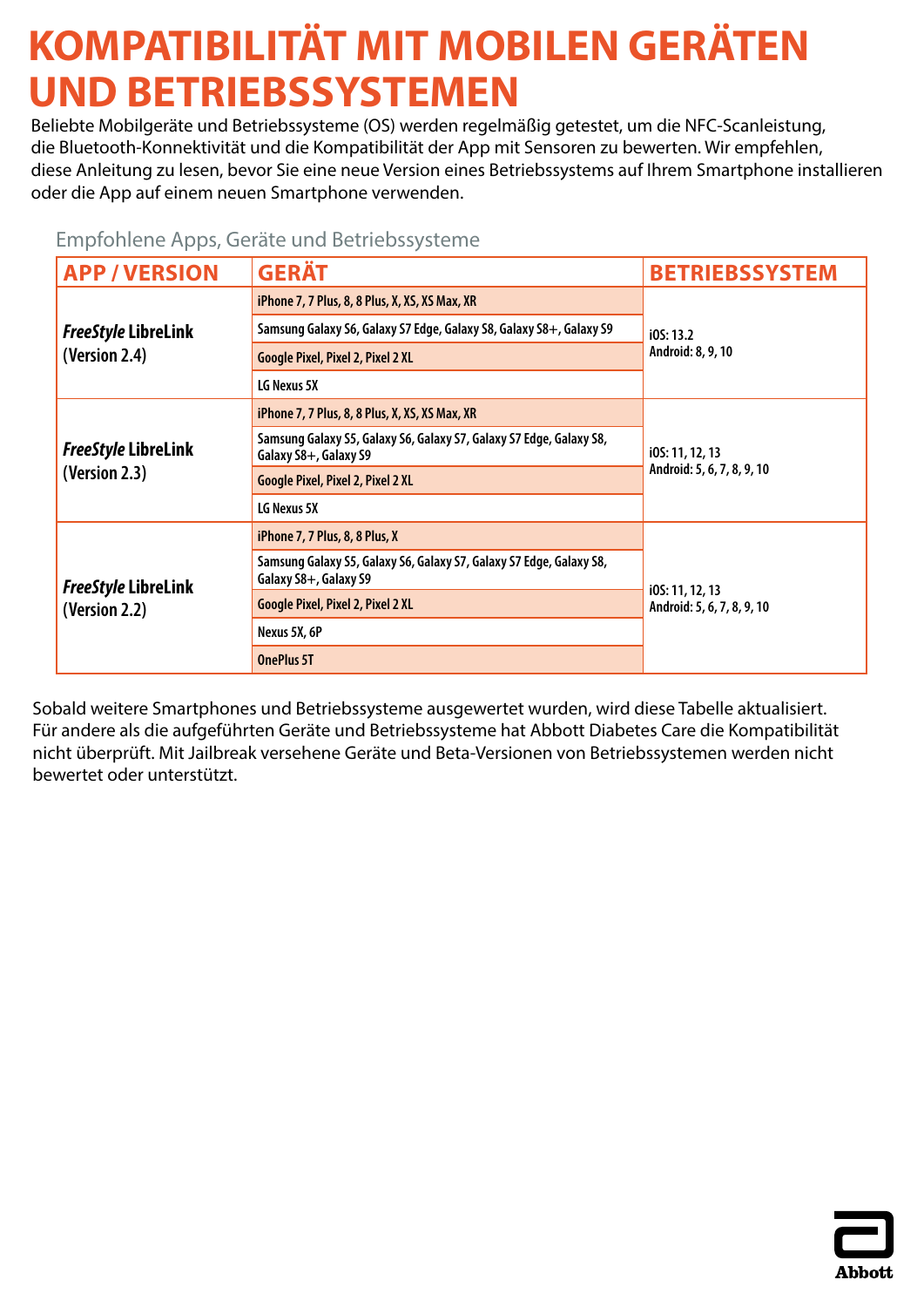# <span id="page-6-0"></span>**COMPATIBILITÀ CON DISPOSITIVI MOBILI E SO**

I dispositivi mobili e i sistemi operativi (SO) più diffusi sono testati regolarmente per valutare le prestazioni di scansione NFC, la connettività Bluetooth e la compatibilità dell'app con i sensori. Si consiglia di verificare questa guida prima di installare una nuova versione del SO sul proprio telefono o prima dell'utilizzo dell'app con un nuovo telefono.

### App, dispositivi e sistemi operativi consigliati

| <b>APP/VERSIONE</b>                          | <b>DISPOSITIVO</b>                                                                           | <b>SO</b>                                     |
|----------------------------------------------|----------------------------------------------------------------------------------------------|-----------------------------------------------|
|                                              | iPhone 7, 7 Plus, 8, 8 Plus, X, XS, XS Max, XR                                               | iOS: 13.2                                     |
| <b>FreeStyle LibreLink</b>                   | Samsung Galaxy S6, Galaxy S7 Edge, Galaxy S8, Galaxy S8+, Galaxy S9                          |                                               |
| (versione 2.4)                               | <b>Google Pixel, Pixel 2, Pixel 2 XL</b>                                                     | Android: 8, 9, 10                             |
|                                              | LG Nexus 5X                                                                                  |                                               |
| <b>FreeStyle LibreLink</b>                   | iPhone 7, 7 Plus, 8, 8 Plus, X, XS, XS Max, XR                                               |                                               |
|                                              | Samsung Galaxy S5, Galaxy S6, Galaxy S7, Galaxy S7 Edge, Galaxy S8,<br>Galaxy S8+, Galaxy S9 | i0S: 11, 12, 13<br>Android: 5, 6, 7, 8, 9, 10 |
| (versione 2.3)                               | Google Pixel, Pixel 2, Pixel 2 XL                                                            |                                               |
|                                              | LG Nexus 5X                                                                                  |                                               |
|                                              | iPhone 7, 7 Plus, 8, 8 Plus, X                                                               |                                               |
| <b>FreeStyle LibreLink</b><br>(versione 2.2) | Samsung Galaxy S5, Galaxy S6, Galaxy S7, Galaxy S7 Edge, Galaxy S8,<br>Galaxy S8+, Galaxy S9 |                                               |
|                                              | Google Pixel, Pixel 2, Pixel 2 XL                                                            | i0S: 11, 12, 13<br>Android: 5, 6, 7, 8, 9, 10 |
|                                              | Nexus 5X, 6P                                                                                 |                                               |
|                                              | <b>OnePlus 5T</b>                                                                            |                                               |

Questa tabella verrà aggiornata con altri dispositivi e sistemi operativi che saranno sottoposti a valutazione. Per quanto riguarda dispositivi e SO diversi da quelli elencati, Abbott Diabetes Care non ha valutato la compatibilità. I dispositivi jailbroken e le versioni beta dei SO non sono state valutate e non sono supportate.

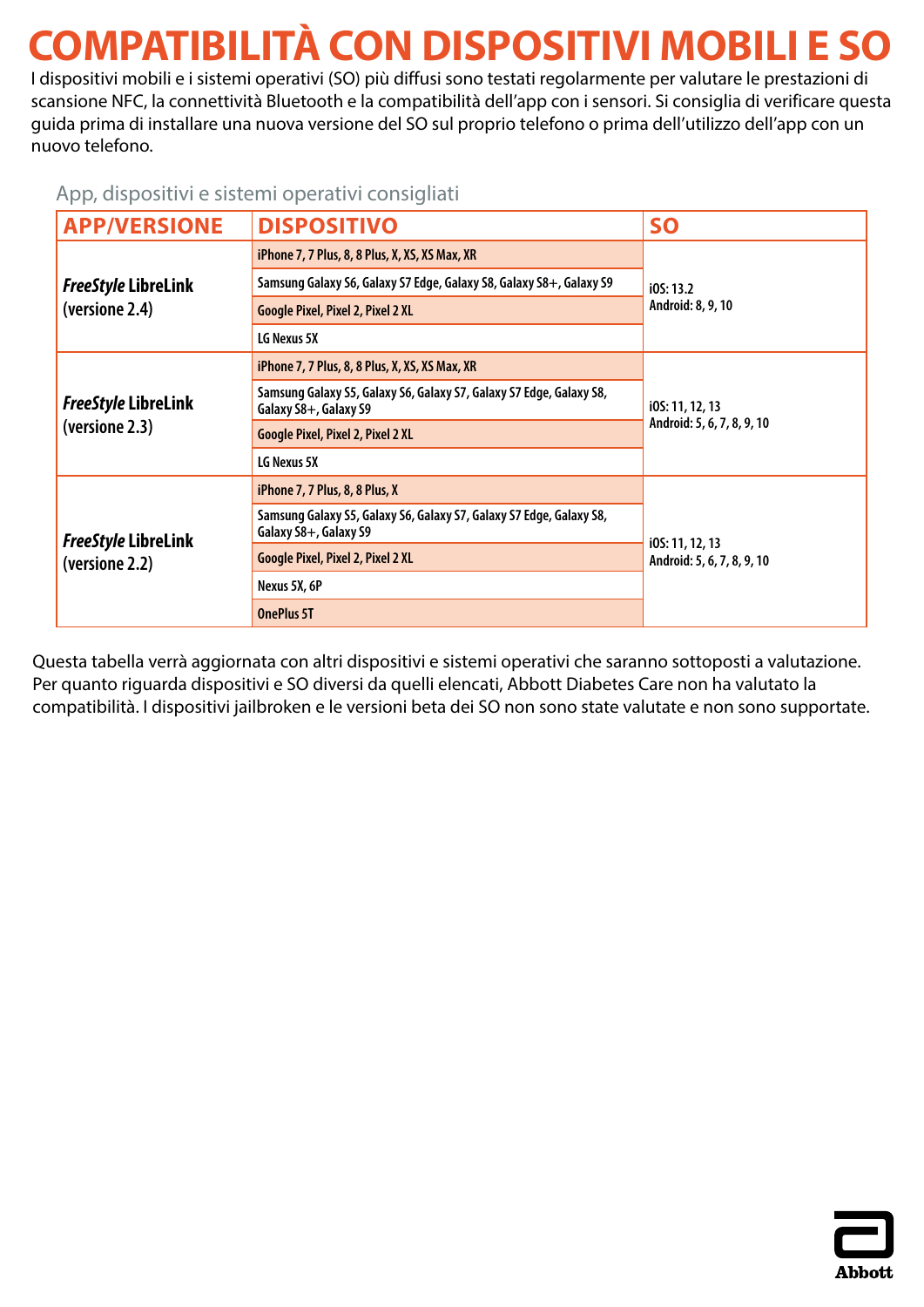### <span id="page-7-0"></span>**COMPATIBILITEIT MOBIEL APPARAAT EN BESTURINGSSYSTEEM**

Populaire mobiele apparaten en besturingssystemen worden regelmatig getest om de NFC (Near Field Communication)-scanprestaties, Bluetooth-connectiviteit en app-compatibiliteit met sensoren te evalueren. We raden u aan om deze handleiding te controleren voordat u een nieuwe versie van het besturingssysteem van uw telefoon installeert of voordat u de app met een nieuwe telefoon gaat gebruiken.

| <b>APP/VERSIE</b>                                 | <b>APPARAAT</b>                                                                              | <b>BESTURINGS-</b><br><b>SYSTEEM</b>          |
|---------------------------------------------------|----------------------------------------------------------------------------------------------|-----------------------------------------------|
|                                                   | iPhone 7, 7 Plus, 8, 8 Plus, X, XS, XS Max, XR                                               |                                               |
| <b>FreeStyle LibreLink</b>                        | Samsung Galaxy S6, Galaxy S7 Edge, Galaxy S8, Galaxy S8+, Galaxy S9                          | i05:13.2                                      |
| ( <b>verse</b> 2.4)                               | <b>Google Pixel, Pixel 2, Pixel 2 XL</b>                                                     | Android: 8, 9, 10                             |
|                                                   | LG Nexus 5X                                                                                  |                                               |
| <b>FreeStyle LibreLink</b><br>( <b>verse</b> 2.3) | iPhone 7, 7 Plus, 8, 8 Plus, X, XS, XS Max, XR                                               |                                               |
|                                                   | Samsung Galaxy S5, Galaxy S6, Galaxy S7, Galaxy S7 Edge, Galaxy S8,<br>Galaxy S8+, Galaxy S9 | i0S: 11, 12, 13<br>Android: 5, 6, 7, 8, 9, 10 |
|                                                   | <b>Google Pixel, Pixel 2, Pixel 2 XL</b>                                                     |                                               |
|                                                   | LG Nexus 5X                                                                                  |                                               |
|                                                   | iPhone 7, 7 Plus, 8, 8 Plus, X                                                               |                                               |
| <b>FreeStyle LibreLink</b><br>( <b>verse</b> 2.2) | Samsung Galaxy S5, Galaxy S6, Galaxy S7, Galaxy S7 Edge, Galaxy S8,<br>Galaxy S8+, Galaxy S9 | i0S: 11, 12, 13                               |
|                                                   | <b>Google Pixel, Pixel 2, Pixel 2 XL</b>                                                     | Android: 5, 6, 7, 8, 9, 10                    |
|                                                   | Nexus 5X, 6P                                                                                 |                                               |
|                                                   | <b>OnePlus 5T</b>                                                                            |                                               |

#### Aanbevolen app, apparaat en besturingssystemen

Deze tabel wordt bijgewerkt wanneer er in de toekomst andere apparaten en besturingssystemen worden geëvalueerd. Voor andere dan de vermelde apparaten en besturingssystemen heeft Abbott Diabetes Care de compatibiliteit niet geëvalueerd. Gekraakte apparaten en bèta-versies van besturingssystemen worden niet geëvalueerd of ondersteund.

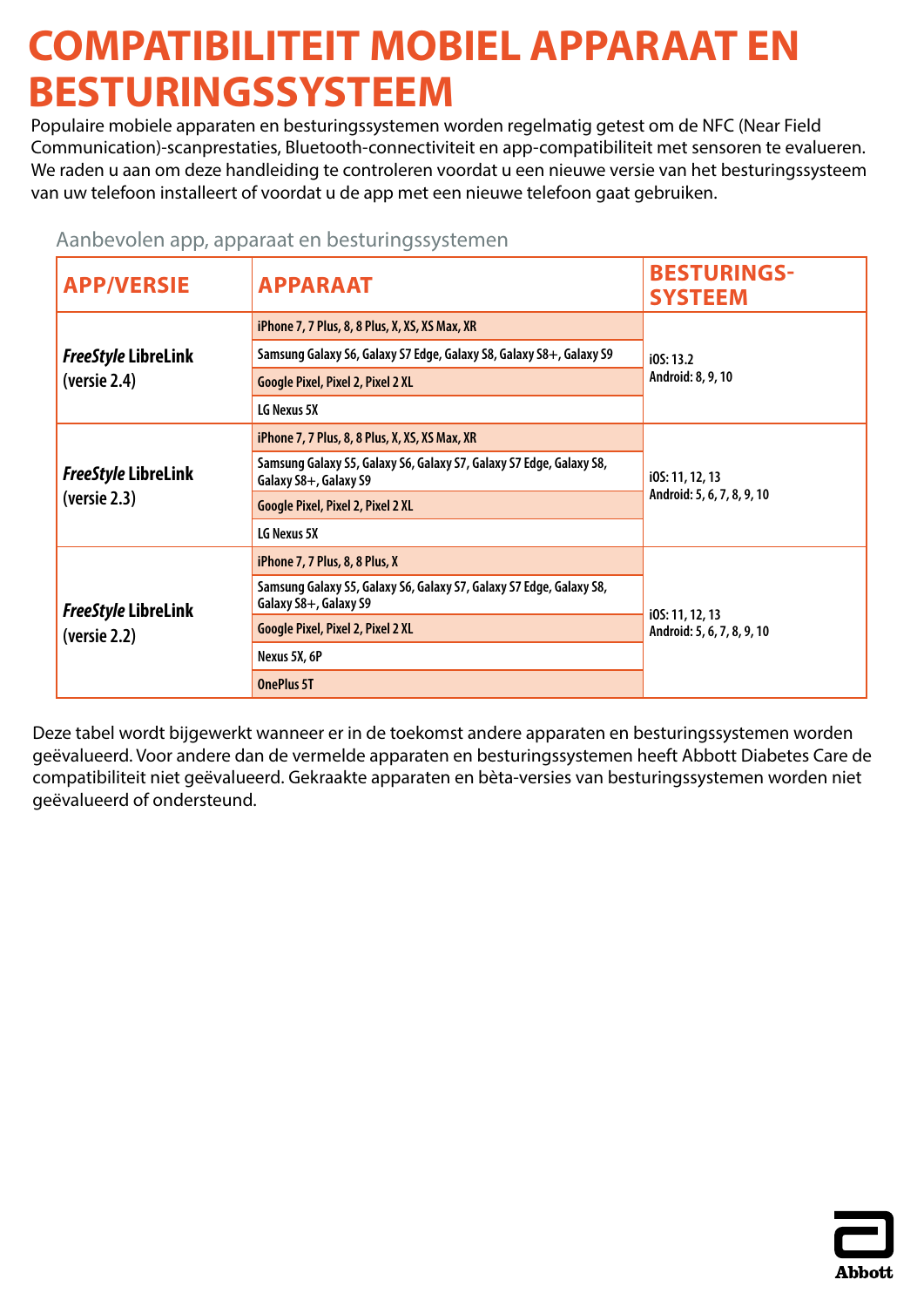# <span id="page-8-0"></span>**MOBIILILAITE- JA KÄYTTÖJÄRJESTELMÄYHTEENSOPIVUUS**

Suosittujen mobiililaitteiden ja käyttöjärjestelmien NFC-skannaussuorituskyky, Bluetooth-yhdistettävyys ja sovellusten yhteensopivuus sensoreiden kanssa arvioidaan säännöllisesti. Suosittelemme tutustumaan tähän oppaaseen ennen uuden järjestelmäversion asentamista puhelimeen tai ennen sovelluksen käyttämistä uudella puhelimella.

### Suositellut sovellus-, laite- ja järjestelmäversiot

| <b>SOVELLUS/</b><br><b>VERSIO</b>                   | <b>LAITE</b>                                                                                 | <b>KÄYTTÖJÄR-</b><br><b>JESTELMÄ</b>          |
|-----------------------------------------------------|----------------------------------------------------------------------------------------------|-----------------------------------------------|
|                                                     | iPhone 7, 7 Plus, 8, 8 Plus, X, XS, XS Max, XR                                               |                                               |
| <b>FreeStyle LibreLink</b>                          | Samsung Galaxy S6, Galaxy S7 Edge, Galaxy S8, Galaxy S8+, Galaxy S9                          | IOS: 13.2                                     |
| ( <b>version</b> 2.4)                               | Google Pixel, Pixel 2, Pixel 2 XL                                                            | Android: 8, 9, 10                             |
|                                                     | LG Nexus 5X                                                                                  |                                               |
| <b>FreeStyle LibreLink</b><br>( <b>version</b> 2.3) | iPhone 7, 7 Plus, 8, 8 Plus, X, XS, XS Max, XR                                               | i0S: 11, 12, 13<br>Android: 5, 6, 7, 8, 9, 10 |
|                                                     | Samsung Galaxy S5, Galaxy S6, Galaxy S7, Galaxy S7 Edge, Galaxy S8,<br>Galaxy S8+, Galaxy S9 |                                               |
|                                                     | Google Pixel, Pixel 2, Pixel 2 XL                                                            |                                               |
|                                                     | LG Nexus 5X                                                                                  |                                               |
|                                                     | iPhone 7, 7 Plus, 8, 8 Plus, X                                                               |                                               |
| FreeStyle LibreLink<br>( <b>version</b> 2.2)        | Samsung Galaxy S5, Galaxy S6, Galaxy S7, Galaxy S7 Edge, Galaxy S8,<br>Galaxy S8+, Galaxy S9 |                                               |
|                                                     | Google Pixel, Pixel 2, Pixel 2 XL                                                            | i0S: 11, 12, 13<br>Android: 5, 6, 7, 8, 9, 10 |
|                                                     | Nexus 5X, 6P                                                                                 |                                               |
|                                                     | <b>OnePlus 5T</b>                                                                            |                                               |

Tämä taulukko päivitetään, kun muita laitteita ja käyttöjärjestelmiä on arvioitu. Abbott Diabetes Care ei ole arvioinut yhteensopivuutta muiden kuin ohessa lueteltujen laitteiden ja käyttöjärjestelmien osalta. Jailbreak-laitteita ja käyttöjärjestelmien betaversioita ei arvioida eikä tueta.

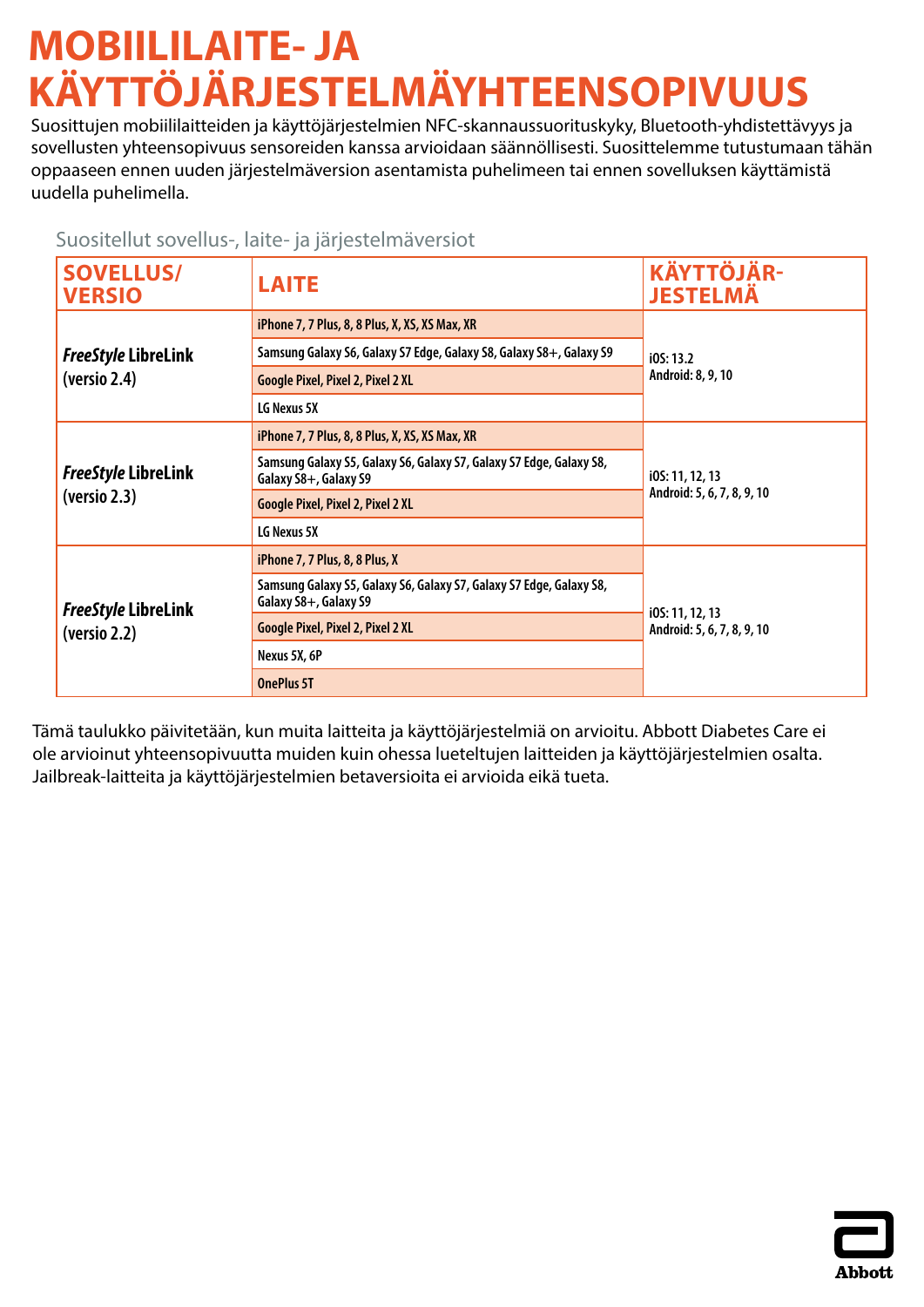# <span id="page-9-0"></span>**ΦΟΡΗΤΗ ΣΥΣΚΕΥΗ ΚΑΙ ΣΥΜΒΑΤΟΤΗΤΑ ΛΣ**

Οι δημοφιλείς φορητές συσκευές και τα δημοφιλή λειτουργικά συστήματα (ΛΣ) ελέγχονται τακτικά με δοκιμές ώστε να αξιολογηθεί η απόδοση της σάρωσης NFC, η συνδεσιμότητα Bluetooth και η συμβατότητα των εφαρμογών με τους αισθητήρες. Σας συνιστούμε να συμβουλεύεστε αυτόν τον οδηγό προτού εγκαταστήσετε μια νέα έκδοση ΛΣ στο τηλέφωνό σας ή προτού χρησιμοποιήσετε την εφαρμογή από ένα νέο τηλέφωνο.

| ΕΦΑΡΜΟΓΗ/<br>ΕΚΔΟΣΗ                        | ΣΥΣΚΕΥΗ                                                                                      | ΛΣ                                            |
|--------------------------------------------|----------------------------------------------------------------------------------------------|-----------------------------------------------|
|                                            | iPhone 7, 7 Plus, 8, 8 Plus, X, XS, XS Max, XR                                               |                                               |
| <b>FreeStyle LibreLink</b>                 | Samsung Galaxy S6, Galaxy S7 Edge, Galaxy S8, Galaxy S8+, Galaxy S9                          | i05:13.2                                      |
| (έκδοση 2.4)                               | Google Pixel, Pixel 2, Pixel 2 XL                                                            | Android: 8, 9, 10                             |
|                                            | LG Nexus 5X                                                                                  |                                               |
| <b>FreeStyle LibreLink</b><br>(έκδοση 2.3) | iPhone 7, 7 Plus, 8, 8 Plus, X, XS, XS Max, XR                                               |                                               |
|                                            | Samsung Galaxy S5, Galaxy S6, Galaxy S7, Galaxy S7 Edge, Galaxy S8,<br>Galaxy S8+, Galaxy S9 | i0S: 11, 12, 13<br>Android: 5, 6, 7, 8, 9, 10 |
|                                            | <b>Google Pixel, Pixel 2, Pixel 2 XL</b>                                                     |                                               |
|                                            | LG Nexus 5X                                                                                  |                                               |
| <b>FreeStyle LibreLink</b><br>(έκδοση 2.2) | iPhone 7, 7 Plus, 8, 8 Plus, X                                                               |                                               |
|                                            | Samsung Galaxy S5, Galaxy S6, Galaxy S7, Galaxy S7 Edge, Galaxy S8,<br>Galaxy S8+, Galaxy S9 |                                               |
|                                            | <b>Google Pixel, Pixel 2, Pixel 2 XL</b>                                                     | i0S: 11, 12, 13<br>Android: 5, 6, 7, 8, 9, 10 |
|                                            | Nexus 5X, 6P                                                                                 |                                               |
|                                            | <b>OnePlus 5T</b>                                                                            |                                               |

Εφαρμογή, συσκευή και λειτουργικά συστήματα που συνιστώνται

Αυτός ο πίνακας θα ενημερώνεται καθώς θα αξιολογούνται και άλλες συσκευές και λειτουργικά συστήματα. Η Abbott Diabetes Care δεν έχει αξιολογήσει τη συμβατότητα με συσκευές και ΛΣ που δεν παρατίθενται εδώ. Συσκευές που έχουν ξεκλειδωθεί και εκδόσεις beta ΛΣ δεν αξιολογούνται και δεν υποστηρίζονται.

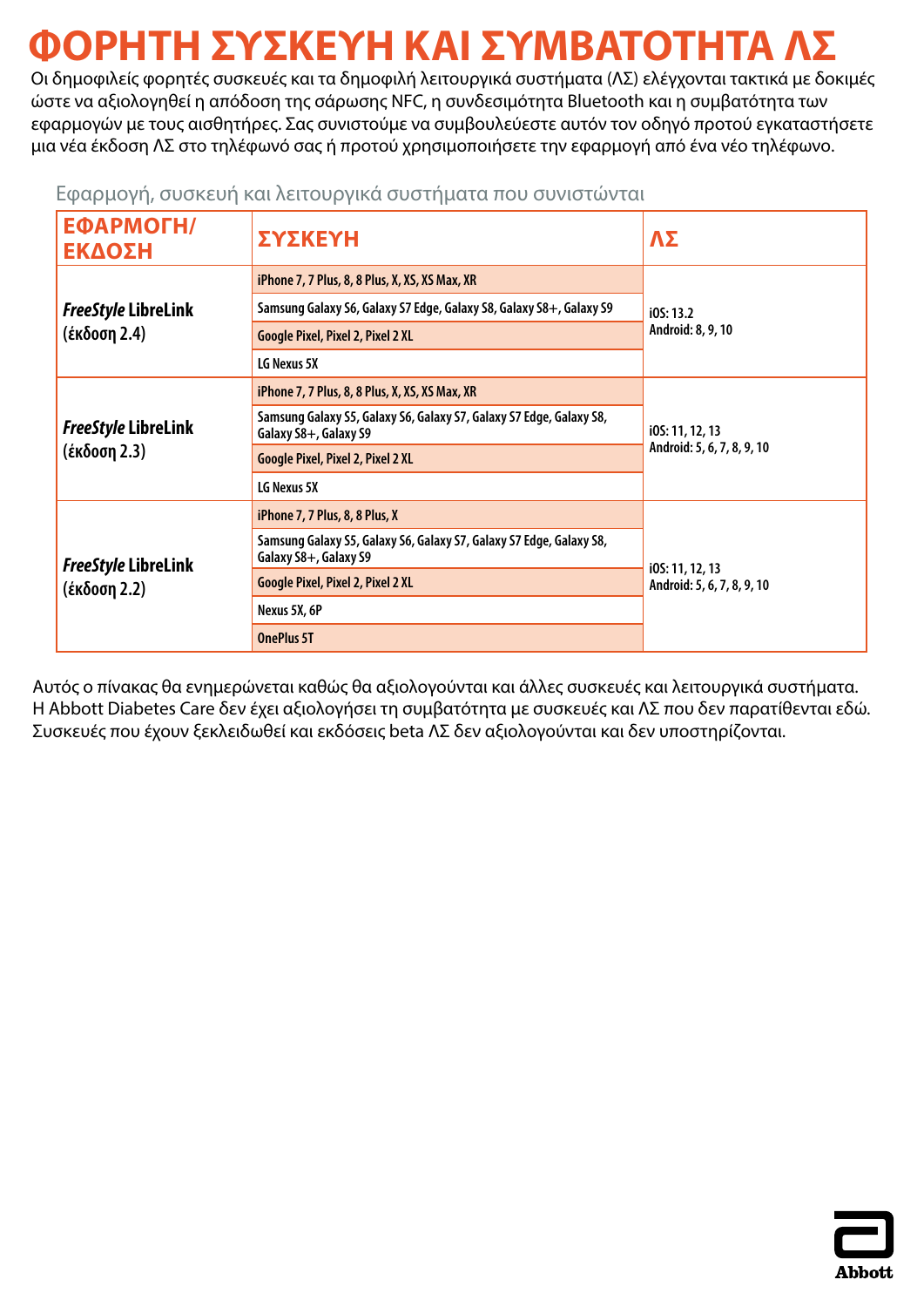# <span id="page-10-0"></span>**KOMPATYBILNOŚĆ URZĄDZENIA MOBILNEGO I SYSTEMU OPERACYJNEGO**

Popularne urządzenia mobilne i systemy operacyjne (OS) są regularnie testowane pod kątem oceny skuteczności skanowania NFC, łączności Bluetooth oraz kompatybilności aplikacji z czujnikami. Przed instalacją nowej wersji systemu operacyjnego na telefonie użytkownika lub przed rozpoczęciem użytkowania aplikacji na nowym telefonie zaleca się sprawdzenie niniejszego przewodnika.

### Zalecane aplikacje, urządzenia oraz systemy operacyjne

| <b>APLIKACJA /</b><br><b>WERSJA</b>        | <b>URZĄDZENIE</b>                                                                            | <b>SYSTEM</b><br><b>OPERACYJNY</b>            |
|--------------------------------------------|----------------------------------------------------------------------------------------------|-----------------------------------------------|
|                                            | iPhone 7, 7 Plus, 8, 8 Plus, X, XS, XS Max, XR                                               |                                               |
| <b>FreeStyle LibreLink</b>                 | Samsung Galaxy S6, Galaxy S7 Edge, Galaxy S8, Galaxy S8+, Galaxy S9                          | IOS: 13.2                                     |
| (wersja 2.4)                               | Google Pixel, Pixel 2, Pixel 2 XL                                                            | Android: 8, 9, 10                             |
|                                            | LG Nexus 5X                                                                                  |                                               |
| <b>FreeStyle LibreLink</b><br>(wersja 2.3) | iPhone 7, 7 Plus, 8, 8 Plus, X, XS, XS Max, XR                                               | i0S: 11, 12, 13<br>Android: 5, 6, 7, 8, 9, 10 |
|                                            | Samsung Galaxy S5, Galaxy S6, Galaxy S7, Galaxy S7 Edge, Galaxy S8,<br>Galaxy S8+, Galaxy S9 |                                               |
|                                            | <b>Google Pixel, Pixel 2, Pixel 2 XL</b>                                                     |                                               |
|                                            | LG Nexus 5X                                                                                  |                                               |
| <b>FreeStyle LibreLink</b><br>(wersja 2.2) | iPhone 7, 7 Plus, 8, 8 Plus, X                                                               |                                               |
|                                            | Samsung Galaxy S5, Galaxy S6, Galaxy S7, Galaxy S7 Edge, Galaxy S8,<br>Galaxy S8+, Galaxy S9 |                                               |
|                                            | Google Pixel, Pixel 2, Pixel 2 XL                                                            | i0S: 11, 12, 13<br>Android: 5, 6, 7, 8, 9, 10 |
|                                            | Nexus 5X, 6P                                                                                 |                                               |
|                                            | <b>OnePlus 5T</b>                                                                            |                                               |

Ta tabela będzie aktualizowana w miarę poddawania testom innych urządzeń i systemów operacyjnych. Firma Abbott Diabetes Care nie oceniała kompatybilności urządzeń ani systemów operacyjnych innych niż wymienione. Urządzenia z usuniętymi zabezpieczeniami producenta oraz systemy operacyjne w wersji beta nie są oceniane ani obsługiwane.

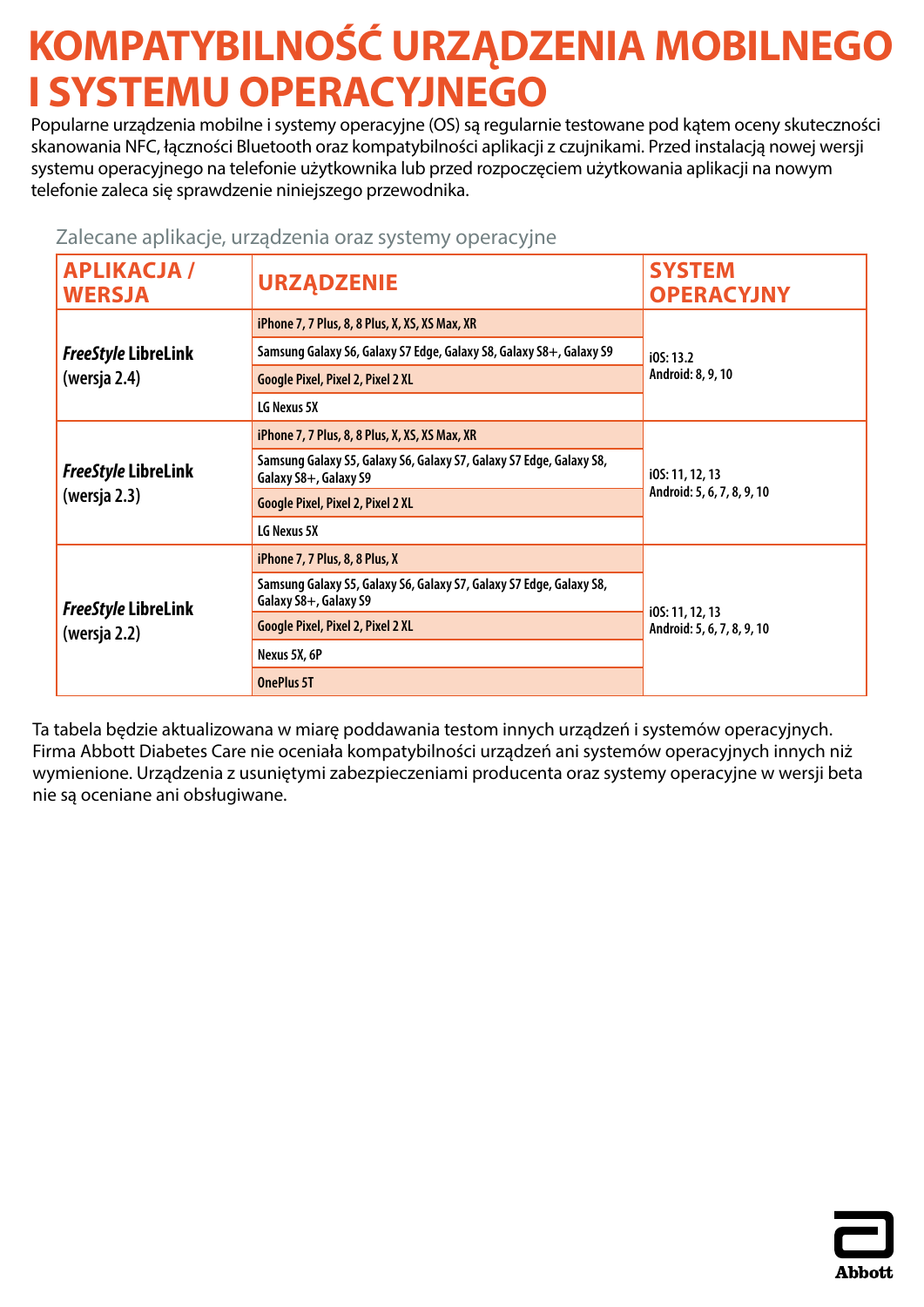## <span id="page-11-0"></span>**COMPATIBILIDAD CON DISPOSITIVOS MÓVILES Y SISTEMAS OPERATIVOS**

Los dispositivos móviles y sistemas operativos más populares se prueban regularmente para evaluar el rendimiento del escaneo NFC, la conectividad Bluetooth y la compatibilidad de las aplicaciones con los sensores. Le recomendamos que consulte esta guía antes de instalar una nueva versión del sistema operativo en su teléfono o antes de utilizar la aplicación con un nuevo teléfono.

| <b>APLICACIÓN /</b><br><b>VERSIÓN</b>       | <b>DISPOSITIVO</b>                                                                           | <b>SISTEMA</b><br><b>OPERATIVO</b>            |
|---------------------------------------------|----------------------------------------------------------------------------------------------|-----------------------------------------------|
|                                             | iPhone 7, 7 Plus, 8, 8 Plus, X, XS, XS Max, XR                                               |                                               |
| <b>FreeStyle LibreLink</b>                  | Samsung Galaxy S6, Galaxy S7 Edge, Galaxy S8, Galaxy S8+, Galaxy S9                          | iOS: 13.2                                     |
| (versión 2.4)                               | <b>Google Pixel, Pixel 2, Pixel 2 XL</b>                                                     | Android: 8, 9, 10                             |
|                                             | LG Nexus 5X                                                                                  |                                               |
|                                             | iPhone 7, 7 Plus, 8, 8 Plus, X, XS, XS Max, XR                                               |                                               |
| <b>FreeStyle LibreLink</b>                  | Samsung Galaxy S5, Galaxy S6, Galaxy S7, Galaxy S7 Edge, Galaxy S8,<br>Galaxy S8+, Galaxy S9 | i0S: 11, 12, 13<br>Android: 5, 6, 7, 8, 9, 10 |
| (version 2.3)                               | <b>Google Pixel, Pixel 2, Pixel 2 XL</b>                                                     |                                               |
|                                             | LG Nexus 5X                                                                                  |                                               |
|                                             | iPhone 7, 7 Plus, 8, 8 Plus, X                                                               |                                               |
| <b>FreeStyle LibreLink</b><br>(versión 2.2) | Samsung Galaxy S5, Galaxy S6, Galaxy S7, Galaxy S7 Edge, Galaxy S8,<br>Galaxy S8+, Galaxy S9 | i0S: 11, 12, 13                               |
|                                             | <b>Google Pixel, Pixel 2, Pixel 2 XL</b>                                                     | Android: 5, 6, 7, 8, 9, 10                    |
|                                             | Nexus 5X, 6P                                                                                 |                                               |
|                                             | <b>OnePlus 5T</b>                                                                            |                                               |

#### Aplicación, dispositivo y sistemas operativos recomendados

Esta tabla se actualizará a medida que se evalúen otros dispositivos y sistemas operativos. Abbott Diabetes Care no ha evaluado la compatibilidad de otros dispositivos y sistemas operativos diferentes a los indicados en la lista. No se evalúan ni se brinda soporte a los dispositivos que tienen hecho el jailbreak ni a las versiones beta de los sistemas operativos.

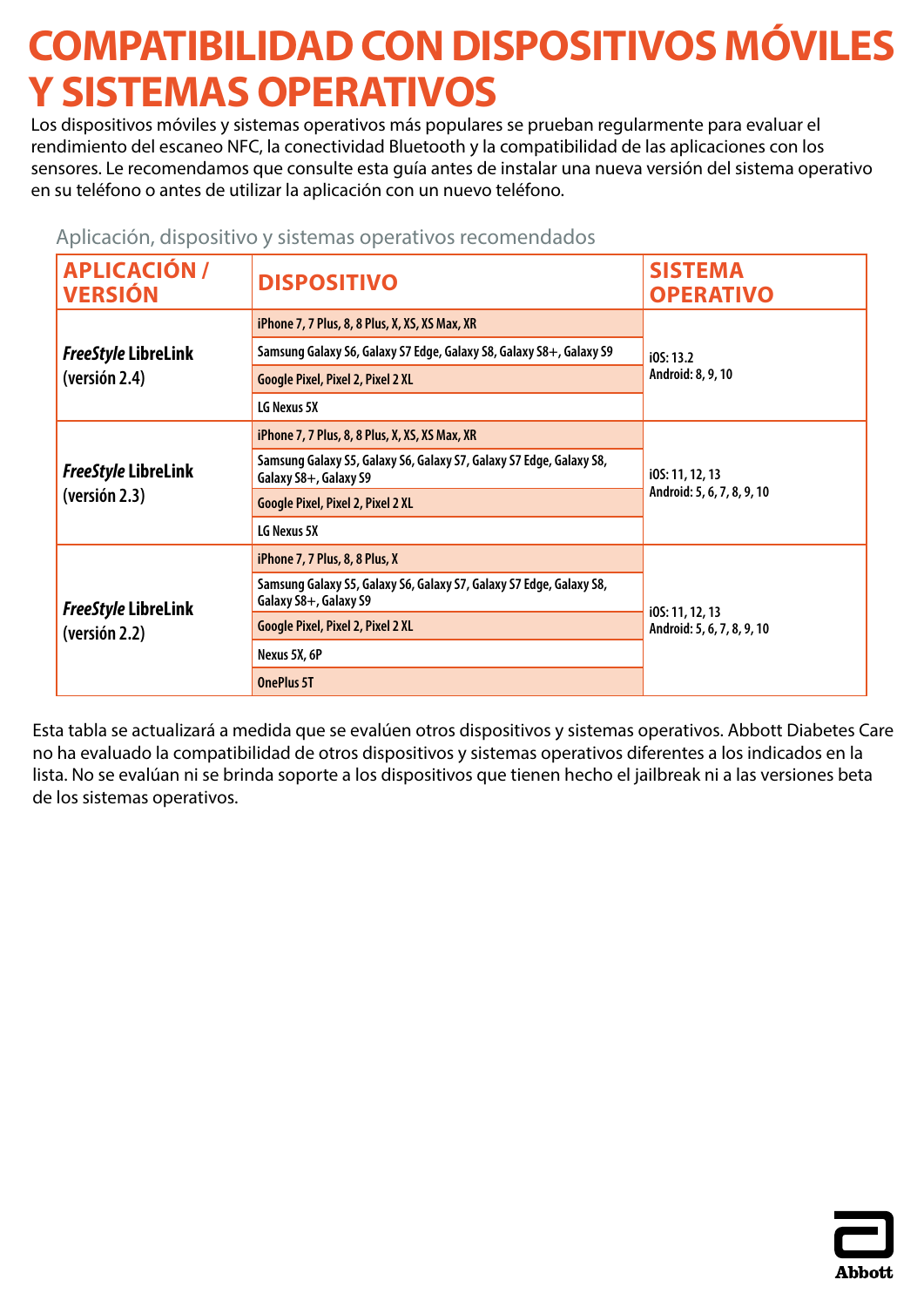# <span id="page-12-0"></span>**DISPOSITIF MOBILE ET COMPATIBILITÉ DU SYSTÈME D'EXPLOITATION**

Les dispositifs mobiles et systèmes d'exploitation (SE) courants sont régulièrement testés pour évaluer les performances de scan NFC, la connectivité Bluetooth et la compatibilité des applications avec les capteurs. Nous vous recommandons de consulter ce guide avant d'installer une nouvelle version de système d'exploitation sur votre téléphone ou avant d'utiliser l'application avec un nouveau téléphone.

| <b>APPLICATION/</b><br><b>VERSION</b>       | <b>DISPOSITIF</b>                                                                            | <b>SE</b>                                     |
|---------------------------------------------|----------------------------------------------------------------------------------------------|-----------------------------------------------|
|                                             | iPhone 7, 7 Plus, 8, 8 Plus, X, XS, XS Max, XR                                               | IOS: 13.2<br>Android: 8, 9, 10                |
| <b>FreeStyle LibreLink</b>                  | Samsung Galaxy S6, Galaxy S7 Edge, Galaxy S8, Galaxy S8+, Galaxy S9                          |                                               |
| (version 2.4)                               | <b>Google Pixel, Pixel 2, Pixel 2 XL</b>                                                     |                                               |
|                                             | LG Nexus 5X                                                                                  |                                               |
|                                             | iPhone 7, 7 Plus, 8, 8 Plus, X, XS, XS Max, XR                                               | i0S: 11, 12, 13<br>Android: 5, 6, 7, 8, 9, 10 |
| <b>FreeStyle LibreLink</b>                  | Samsung Galaxy S5, Galaxy S6, Galaxy S7, Galaxy S7 Edge, Galaxy S8,<br>Galaxy S8+, Galaxy S9 |                                               |
| (version 2.3)                               | <b>Google Pixel, Pixel 2, Pixel 2 XL</b>                                                     |                                               |
|                                             | LG Nexus 5X                                                                                  |                                               |
|                                             | iPhone 7, 7 Plus, 8, 8 Plus, X                                                               | i0S: 11, 12, 13<br>Android: 5, 6, 7, 8, 9, 10 |
| <b>FreeStyle LibreLink</b><br>(version 2.2) | Samsung Galaxy S5, Galaxy S6, Galaxy S7, Galaxy S7 Edge, Galaxy S8,<br>Galaxy S8+, Galaxy S9 |                                               |
|                                             | <b>Google Pixel, Pixel 2, Pixel 2 XL</b>                                                     |                                               |
|                                             | Nexus 5X, 6P                                                                                 |                                               |
|                                             | <b>OnePlus 5T</b>                                                                            |                                               |

### Application, dispositif et systèmes d'exploitation recommandés

Ce tableau est actualisé à mesure que d'autres dispositifs et systèmes d'exploitation sont évalués. Abbott Diabetes Care n'a évalué la compatibilité d'aucun autre dispositif/système d'exploitation. Les dispositifs « débridés » et les versions bêta du système d'exploitation ne sont ni évalués ni pris en charge.

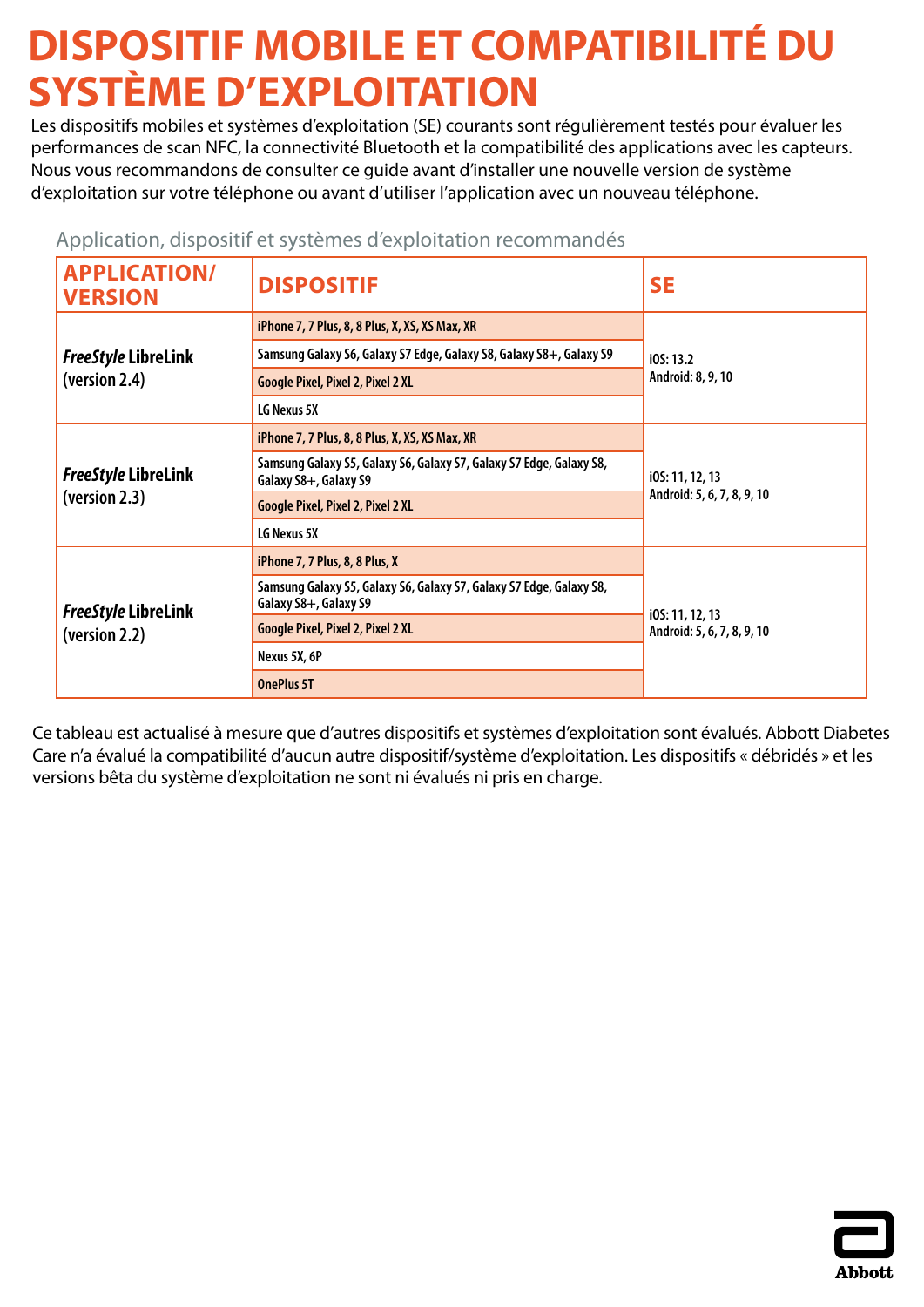### <span id="page-13-0"></span>**COMPATIBILIDADE COM DISPOSITIVOS MÓVEIS E SO**

Os dispositivos móveis e sistemas operativos (SO) mais utilizados são testados regularmente para avaliar o desempenho da leitura NFC, conectividade de Bluetooth e compatibilidade da aplicação com os sensores. Recomendamos que consulte este guia antes de instalar uma nova versão de SO no seu telemóvel ou antes de utilizar a aplicação num novo telemóvel.

| <b>APLICAÇÃO/</b><br><b>VERSÃO</b>         | <b>DISPOSITIVO</b>                                                                           | <b>SO</b>                                     |
|--------------------------------------------|----------------------------------------------------------------------------------------------|-----------------------------------------------|
|                                            | iPhone 7, 7 Plus, 8, 8 Plus, X, XS, XS Max, XR                                               | i05:13.2<br>Android: 8, 9, 10                 |
| FreeStyle LibreLink                        | Samsung Galaxy S6, Galaxy S7 Edge, Galaxy S8, Galaxy S8+, Galaxy S9                          |                                               |
| (versão 2.4)                               | Google Pixel, Pixel 2, Pixel 2 XL                                                            |                                               |
|                                            | LG Nexus 5X                                                                                  |                                               |
| <b>FreeStyle LibreLink</b>                 | iPhone 7, 7 Plus, 8, 8 Plus, X, XS, XS Max, XR                                               | i0S: 11, 12, 13<br>Android: 5, 6, 7, 8, 9, 10 |
|                                            | Samsung Galaxy S5, Galaxy S6, Galaxy S7, Galaxy S7 Edge, Galaxy S8,<br>Galaxy S8+, Galaxy S9 |                                               |
| (versão 2.3)                               | Google Pixel, Pixel 2, Pixel 2 XL                                                            |                                               |
|                                            | LG Nexus 5X                                                                                  |                                               |
| <b>FreeStyle LibreLink</b><br>(versão 2.2) | iPhone 7, 7 Plus, 8, 8 Plus, X                                                               | i0S: 11, 12, 13<br>Android: 5, 6, 7, 8, 9, 10 |
|                                            | Samsung Galaxy S5, Galaxy S6, Galaxy S7, Galaxy S7 Edge, Galaxy S8,<br>Galaxy S8+, Galaxy S9 |                                               |
|                                            | Google Pixel, Pixel 2, Pixel 2 XL                                                            |                                               |
|                                            | Nexus 5X, 6P                                                                                 |                                               |
|                                            | <b>OnePlus 5T</b>                                                                            |                                               |

Aplicação, dispositivo e sistemas operativos recomendados

Esta tabela será atualizada à medida que outros dispositivos e sistemas operativos forem avaliados. Para dispositivos e SO diferentes dos listados, a Abbott Diabetes Care não avaliou a compatibilidade. Os dispositivos desbloqueados por jailbreak e as versões beta de SO não são avaliados ou suportados.

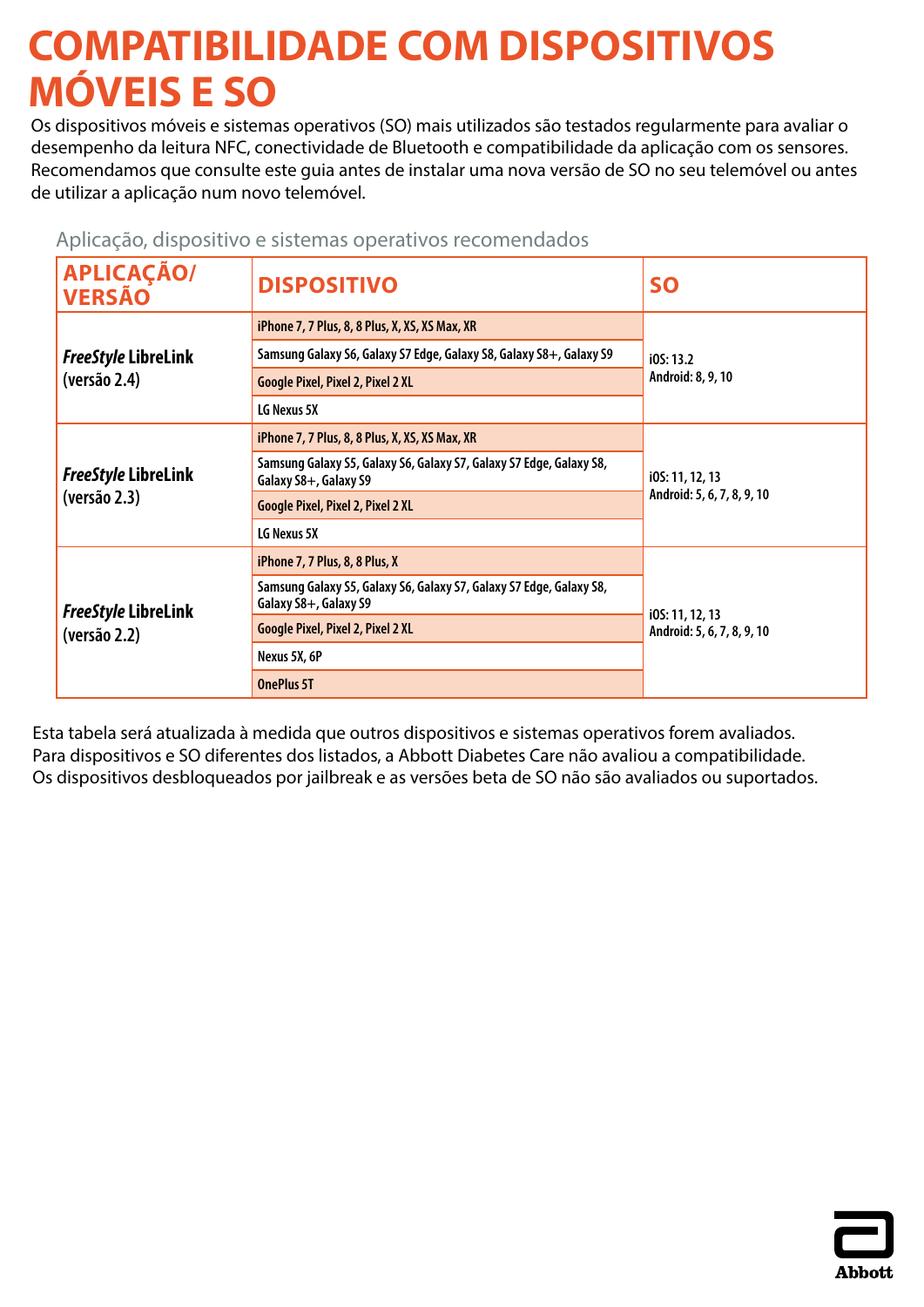## <span id="page-14-0"></span>**MOBILENHED OG OS-KOMPATIBILITET**

Populære mobilenheder og operativsystemer (OS) testes regelmæssigt for at evaluere NFC-scanningsydeevne, Bluetooth-forbindelse og app-kompatibilitet med sensorer. Vi anbefaler, at du læser denne vejledning, før du installerer en ny operativsystemversion på din telefon, eller før du bruger appen sammen med en ny telefon.

### Anbefalinger for app, enhed og operativsystemer

| <b>APP/VERSION</b>                          | <b>ENHED</b>                                                                                 | <b>OS</b>                                     |
|---------------------------------------------|----------------------------------------------------------------------------------------------|-----------------------------------------------|
|                                             | iPhone 7, 7 Plus, 8, 8 Plus, X, XS, XS Max, XR                                               | IOS: 13.2<br>Android: 8, 9, 10                |
| <b>FreeStyle LibreLink</b>                  | Samsung Galaxy S6, Galaxy S7 Edge, Galaxy S8, Galaxy S8+, Galaxy S9                          |                                               |
| (version 2.4)                               | <b>Google Pixel, Pixel 2, Pixel 2 XL</b>                                                     |                                               |
|                                             | LG Nexus 5X                                                                                  |                                               |
|                                             | iPhone 7, 7 Plus, 8, 8 Plus, X, XS, XS Max, XR                                               |                                               |
| <b>FreeStyle LibreLink</b>                  | Samsung Galaxy S5, Galaxy S6, Galaxy S7, Galaxy S7 Edge, Galaxy S8,<br>Galaxy S8+, Galaxy S9 | i0S: 11, 12, 13<br>Android: 5, 6, 7, 8, 9, 10 |
| (version 2.3)                               | <b>Google Pixel, Pixel 2, Pixel 2 XL</b>                                                     |                                               |
|                                             | LG Nexus 5X                                                                                  |                                               |
|                                             | iPhone 7, 7 Plus, 8, 8 Plus, X                                                               | i0S: 11, 12, 13<br>Android: 5, 6, 7, 8, 9, 10 |
| <b>FreeStyle LibreLink</b><br>(version 2.2) | Samsung Galaxy S5, Galaxy S6, Galaxy S7, Galaxy S7 Edge, Galaxy S8,<br>Galaxy S8+, Galaxy S9 |                                               |
|                                             | Google Pixel, Pixel 2, Pixel 2 XL                                                            |                                               |
|                                             | Nexus 5X, 6P                                                                                 |                                               |
|                                             | <b>OnePlus 5T</b>                                                                            |                                               |

Denne tabel opdateres, efterhånden som andre enheder og operativsystemer evalueres. Abbott Diabetes Care har ikke evalueret kompatibiliteten for andre end de anførte enheder og operativsystemer. Enheder, der er blevet »jailbroken«, og betaoperativsystemversioner evalueres ikke og understøttes ikke.

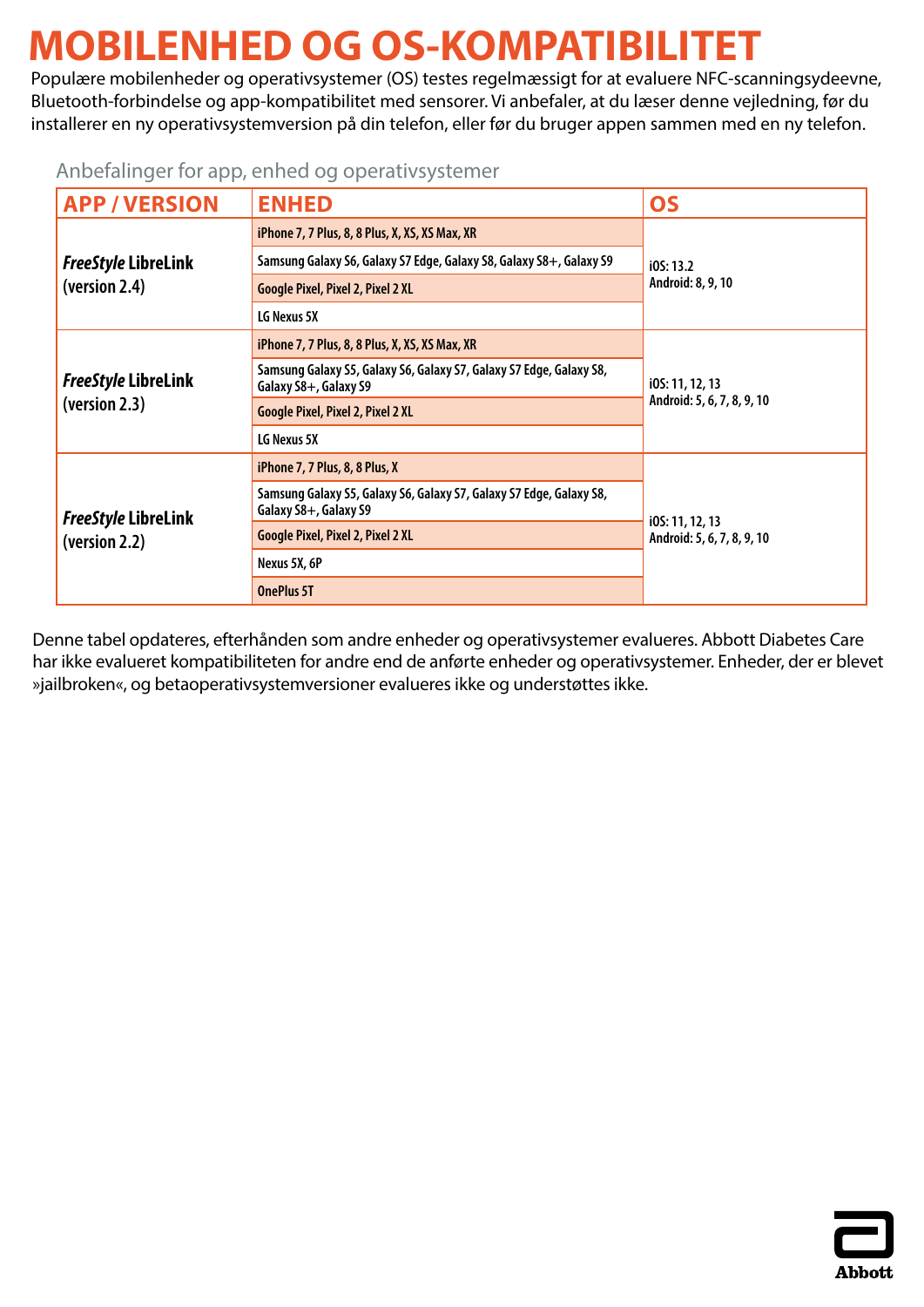# <span id="page-15-0"></span>**MOBILTELEFON OG OS-KOMPATIBILITET**

Populære mobiltelefoner og operativsystemer (OS) testes regelmessig for å evaluere deres ytelser når det gjelder NFC-skanning, Bluetooth-tilkobling og app-kompatibilitet med sensorer. Vi anbefaler at du sjekker denne veiledningen før du installerer ny OS-versjon på mobiltelefonen din eller før du bruker appen med en ny mobiltelefon.

### Anbefalt app, enhet og operativsystem

| <b>APP/VERSJON</b>                          | <b>ENHET</b>                                                                                 | OS                                            |
|---------------------------------------------|----------------------------------------------------------------------------------------------|-----------------------------------------------|
|                                             | iPhone 7, 7 Plus, 8, 8 Plus, X, XS, XS Max, XR                                               | i0S: 13.2<br>Android: 8, 9, 10                |
| <b>FreeStyle LibreLink</b>                  | Samsung Galaxy S6, Galaxy S7 Edge, Galaxy S8, Galaxy S8+, Galaxy S9                          |                                               |
| (versjon 2.4)                               | <b>Google Pixel, Pixel 2, Pixel 2 XL</b>                                                     |                                               |
|                                             | LG Nexus 5X                                                                                  |                                               |
|                                             | iPhone 7, 7 Plus, 8, 8 Plus, X, XS, XS Max, XR                                               | i0S: 11, 12, 13<br>Android: 5, 6, 7, 8, 9, 10 |
| <b>FreeStyle LibreLink</b>                  | Samsung Galaxy S5, Galaxy S6, Galaxy S7, Galaxy S7 Edge, Galaxy S8,<br>Galaxy S8+, Galaxy S9 |                                               |
| (versjon 2.3)                               | <b>Google Pixel, Pixel 2, Pixel 2 XL</b>                                                     |                                               |
|                                             | LG Nexus 5X                                                                                  |                                               |
|                                             | iPhone 7, 7 Plus, 8, 8 Plus, X                                                               | i0S: 11, 12, 13<br>Android: 5, 6, 7, 8, 9, 10 |
| <b>FreeStyle LibreLink</b><br>(versjon 2.2) | Samsung Galaxy S5, Galaxy S6, Galaxy S7, Galaxy S7 Edge, Galaxy S8,<br>Galaxy S8+, Galaxy S9 |                                               |
|                                             | <b>Google Pixel, Pixel 2, Pixel 2 XL</b>                                                     |                                               |
|                                             | Nexus 5X, 6P                                                                                 |                                               |
|                                             | <b>OnePlus 5T</b>                                                                            |                                               |

Denne tabellen vil bli oppdatert etter hvert som andre mobiltelefoner og operativsystemer evalueres. Abbott Diabetes Care har ikke evaluert kompatibiliteten med andre mobiltelefoner og OS-er enn de som er oppført. Overstyrte («jailbroken») mobiltelefoner og beta-OS-versjoner er ikke evaluert eller støttet.

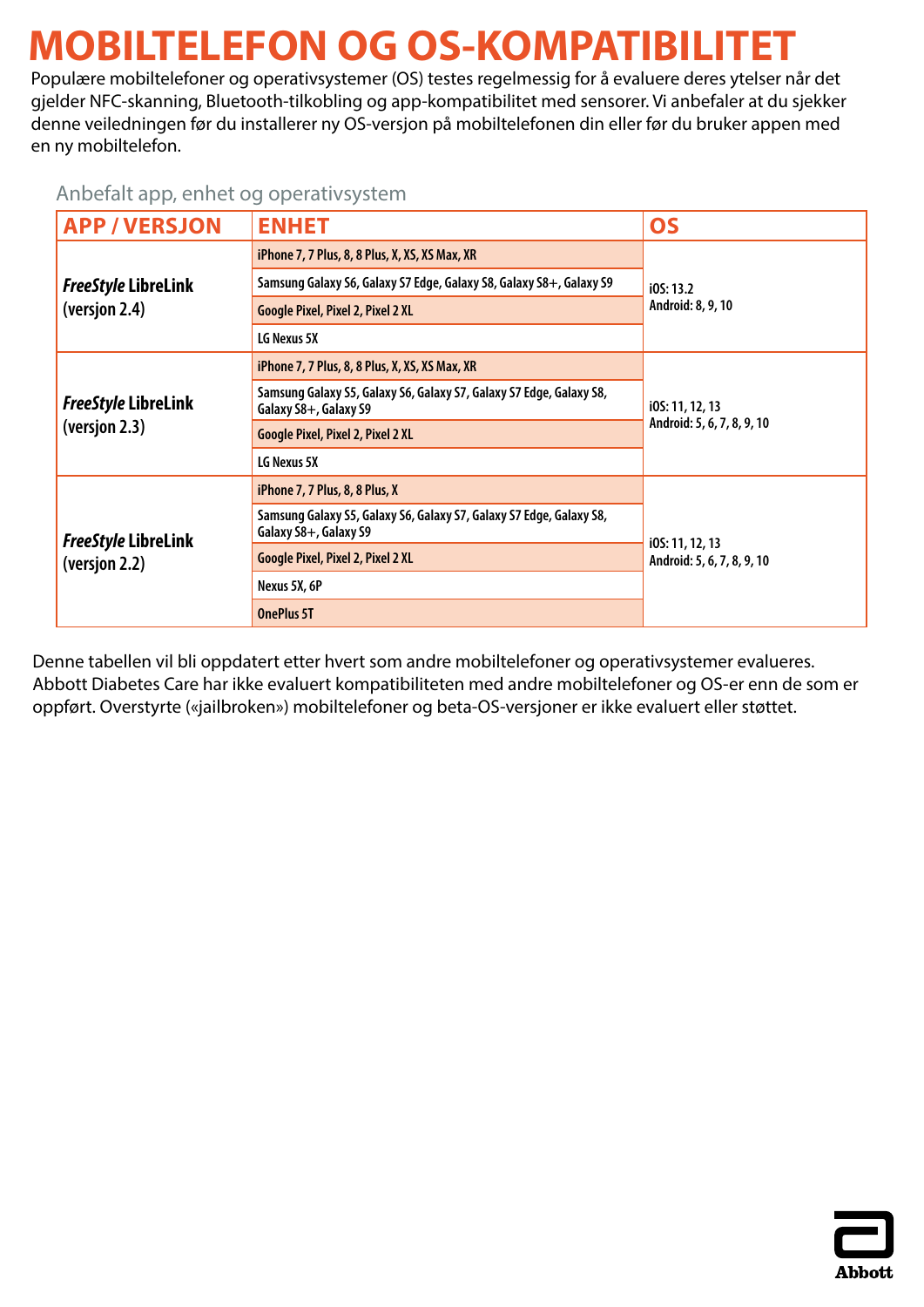# **توافق األجهزة الم حم ولة ونظام التشغيل**

<span id="page-16-0"></span>يتمر اختبار الأجهزةالمحمولةالرائجةوأنظمةالتشغيل(OS)بانتظامر لتقييم أداءالمسح لخاصيةاتصال المدىالقريب (NFC)،واتصال البلوتوث، وتوافق التطبيق مع أجهزة الاستشعار. لذلك نُوصي بالإطلاع على هذا الدليل قبل تثبيت إصدار جديد لنظام التشغيل على هاتفك أو قبل استخدام التطبيق على هاتفك الجديد.

### التطبيقات، والأجهزة، وأنظمة التشغيل المُوصى بها

| نظام التشغيل                                  | الجهاز                                                                                       | التطبيق / الاصدار                             |
|-----------------------------------------------|----------------------------------------------------------------------------------------------|-----------------------------------------------|
|                                               | iPhone 7, 7 Plus, 8, 8 Plus, X, XS, XS Max, XR                                               |                                               |
| IOS: 13.2                                     | Samsung Galaxy S6, Galaxy S7 Edge, Galaxy S8, Galaxy S8+, Galaxy S9                          | <i>FreeStyle</i> LibreLink <mark> </mark>     |
| Android: 8, 9, 10                             | <b>Google Pixel, Pixel 2, Pixel 2 XL</b>                                                     | (2.4 الإصدار)                                 |
|                                               | LG Nexus 5X                                                                                  |                                               |
|                                               | iPhone 7, 7 Plus, 8, 8 Plus, X, XS, XS Max, XR                                               |                                               |
| i0S: 11, 12, 13                               | Samsung Galaxy S5, Galaxy S6, Galaxy S7, Galaxy S7 Edge, Galaxy S8,<br>Galaxy S8+, Galaxy S9 | <i>FreeStyle</i> LibreLink<br>  2.3 الإصدار ) |
| Android: 5, 6, 7, 8, 9, 10                    | Google Pixel, Pixel 2, Pixel 2 XL                                                            |                                               |
|                                               | LG Nexus 5X                                                                                  |                                               |
|                                               | iPhone 7, 7 Plus, 8, 8 Plus, X                                                               |                                               |
| i0S: 11, 12, 13<br>Android: 5, 6, 7, 8, 9, 10 | Samsung Galaxy S5, Galaxy S6, Galaxy S7, Galaxy S7 Edge, Galaxy S8,<br>Galaxy S8+, Galaxy S9 | <i>FreeStyle</i> LibreLink<br>  2.2 الإصدار ) |
|                                               | Google Pixel, Pixel 2, Pixel 2 XL                                                            |                                               |
|                                               | Nexus 5X, 6P                                                                                 |                                               |
|                                               | <b>OnePlus 5T</b>                                                                            |                                               |

سيتمر تحديث هذا الجدول عند تقييمر الأجهزة وأنظمة التشغيل الأخرى. لم يثبت تقييم Abbott Diabetes Care لمدى التوافق مع أجهزة .<br>وأنظمة التشغيل الأ*خ*رى التي لم يتمر ذكرها هنا. لم يتمر تقييم أجهزة Jailbroken وإصدارات أنظمة تشغيل بيتا أو دعمها.

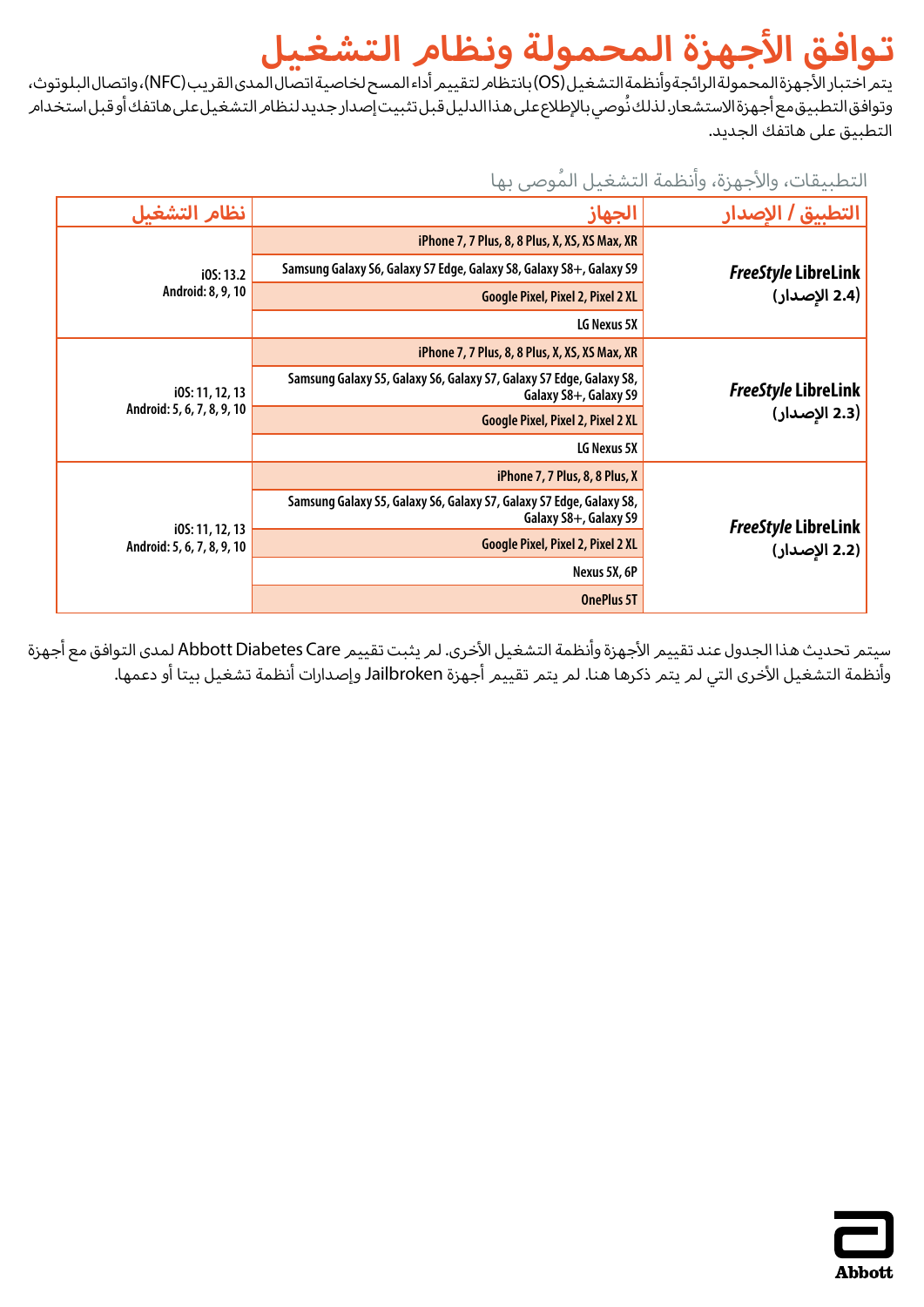# <span id="page-17-0"></span>**COMPATIBILIDADE DO DISPOSITIVO MÓVEL E SISTEMA OPERACIONAL**

Dispositivos móveis e sistemas operacionais (OS) populares são testados regularmente para avaliar o desempenho na varredura NFC, conectividade do Bluetooth e compatibilidade do aplicativo com os sensores. Nós recomendamos conferir este guia antes de instalar qualquer nova versão de OS em seu telefone ou antes de usar o aplicativo em um novo aparelho.

Aplicativo, dispositivo e sistemas operacionais recomendados

| <b>APLICATIVO /</b><br><b>VERSÃO</b> | <b>DISPOSITIVO</b>                                                                           | <b>OS</b>                                     |
|--------------------------------------|----------------------------------------------------------------------------------------------|-----------------------------------------------|
|                                      | iPhone 7, 7 Plus, 8, 8 Plus, X, XS, XS Max, XR                                               | IOS: 13.2<br>Android: 8, 9, 10                |
| <b>FreeStyle LibreLink</b>           | Samsung Galaxy S6, Galaxy S7 Edge, Galaxy S8, Galaxy S8+, Galaxy S9                          |                                               |
| (versão 2.4)                         | <b>Google Pixel, Pixel 2, Pixel 2 XL</b>                                                     |                                               |
|                                      | LG Nexus 5X                                                                                  |                                               |
|                                      | iPhone 7, 7 Plus, 8, 8 Plus, X, XS, XS Max, XR                                               | i0S: 11, 12, 13<br>Android: 5, 6, 7, 8, 9, 10 |
| <b>FreeStyle LibreLink</b>           | Samsung Galaxy S5, Galaxy S6, Galaxy S7, Galaxy S7 Edge, Galaxy S8,<br>Galaxy S8+, Galaxy S9 |                                               |
| (versão 2.3)                         | <b>Google Pixel, Pixel 2, Pixel 2 XL</b>                                                     |                                               |
|                                      | LG Nexus 5X                                                                                  |                                               |
|                                      | iPhone 7, 7 Plus, 8, 8 Plus, X                                                               |                                               |
| FreeStyle LibreLink<br>(versão 2.2)  | Samsung Galaxy S5, Galaxy S6, Galaxy S7, Galaxy S7 Edge, Galaxy S8,<br>Galaxy S8+, Galaxy S9 |                                               |
|                                      | Google Pixel, Pixel 2, Pixel 2 XL                                                            | i0S: 11, 12, 13<br>Android: 5, 6, 7, 8, 9, 10 |
|                                      | Nexus 5X, 6P                                                                                 |                                               |
|                                      | <b>OnePlus 5T</b>                                                                            |                                               |

Esta tabela será atualizada a medida que outros dispositivos e sistemas operacionais sejam avaliados. A Abbott Diabetes Care não possui a compatibilidade avaliada de dispositivos e OS que não estejam na lista. Dispositivos desbloqueados ou versões betas de OS não foram avaliados ou são suportados.

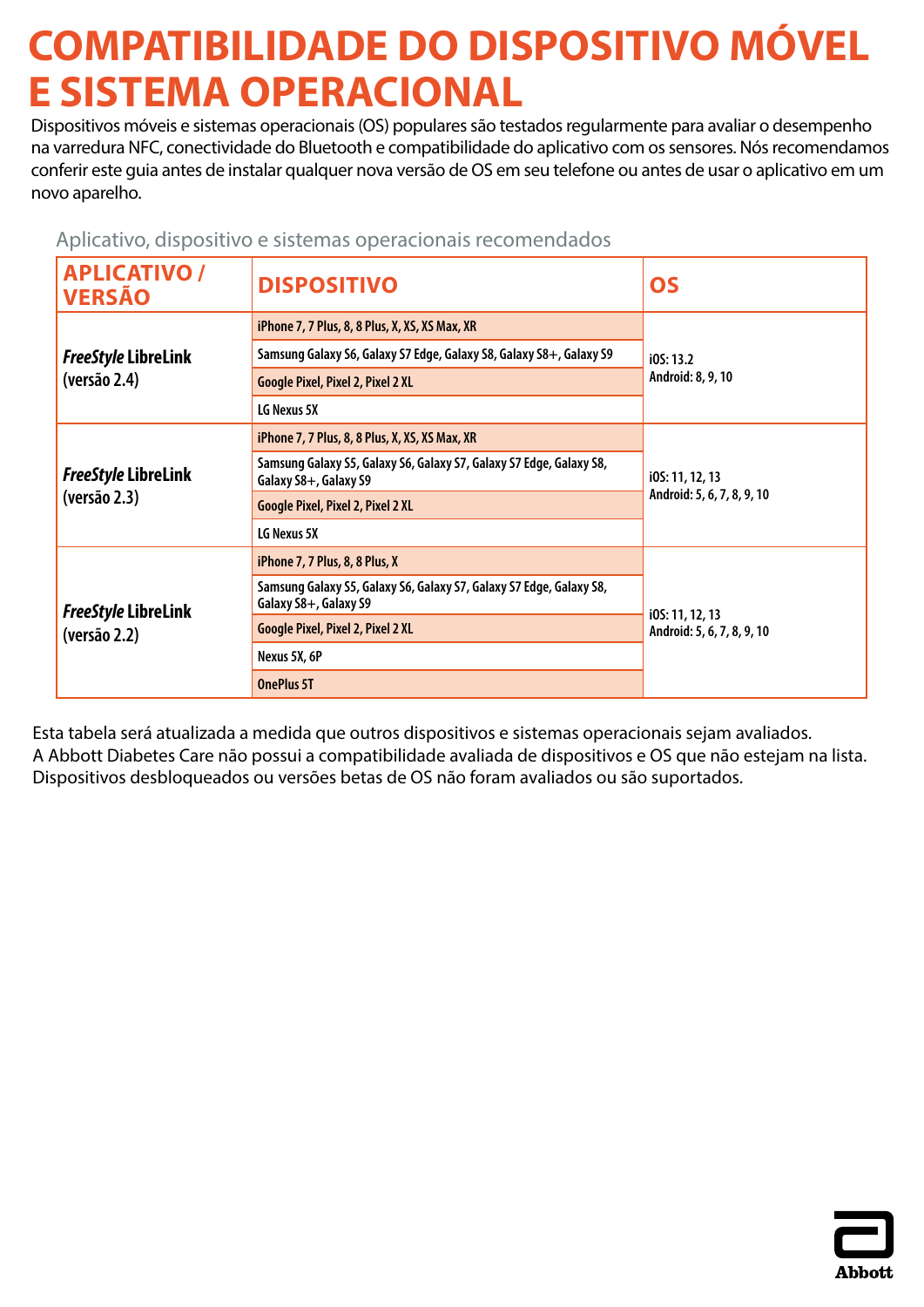# <span id="page-18-0"></span>行動裝置和 **OS** 相容性

定期測試熱門行動裝置和作業系統 (OS), 以評估 NFC 掃描效能、Bluetooth 連線及應用程式與血糖機的相容 性。我們建議在手機上安裝 OS 新版本或用新手機使用應用程式之前,查閱本指南。

### 推薦的應用程式、裝置和作業系統

| 應用程式/版本                                | 裝置                                                                                           | <b>OS</b>                                    |
|----------------------------------------|----------------------------------------------------------------------------------------------|----------------------------------------------|
|                                        | iPhone 7, 7 Plus, 8, 8 Plus, X, XS, XS Max, XR                                               | i0S:13.2<br>Android:8, 9, 10                 |
| <b>FreeStyle LibreLink</b>             | Samsung Galaxy S6, Galaxy S7 Edge, Galaxy S8, Galaxy S8+, Galaxy S9                          |                                              |
| (版本 2.4)                               | <b>Google Pixel, Pixel 2, Pixel 2 XL</b>                                                     |                                              |
|                                        | LG Nexus 5X                                                                                  |                                              |
|                                        | iPhone 7, 7 Plus, 8, 8 Plus, X, XS, XS Max, XR                                               | i0S:11, 12, 13<br>Android: 5, 6, 7, 8, 9, 10 |
| <b>FreeStyle LibreLink</b>             | Samsung Galaxy S5, Galaxy S6, Galaxy S7, Galaxy S7 Edge, Galaxy S8,<br>Galaxy S8+, Galaxy S9 |                                              |
| (版本 2.3)                               | <b>Google Pixel, Pixel 2, Pixel 2 XL</b>                                                     |                                              |
|                                        | LG Nexus 5X                                                                                  |                                              |
| <b>FreeStyle LibreLink</b><br>(版本 2.2) | iPhone 7, 7 Plus, 8, 8 Plus, X                                                               | i0S:11, 12, 13                               |
|                                        | Samsung Galaxy S5, Galaxy S6, Galaxy S7, Galaxy S7 Edge, Galaxy S8,<br>Galaxy S8+, Galaxy S9 |                                              |
|                                        | <b>Google Pixel, Pixel 2, Pixel 2 XL</b>                                                     | Android: 5, 6, 7, 8, 9, 10                   |
|                                        | Nexus 5X, 6P                                                                                 |                                              |
|                                        | <b>OnePlus 5T</b>                                                                            |                                              |

評估其他裝置和作業系統時,本表將更新。對於非所列的裝置和 OS,Abbott Diabetes Care 未評估相容性。 不評估或支援已破解的裝置和 OS Beta 版本。

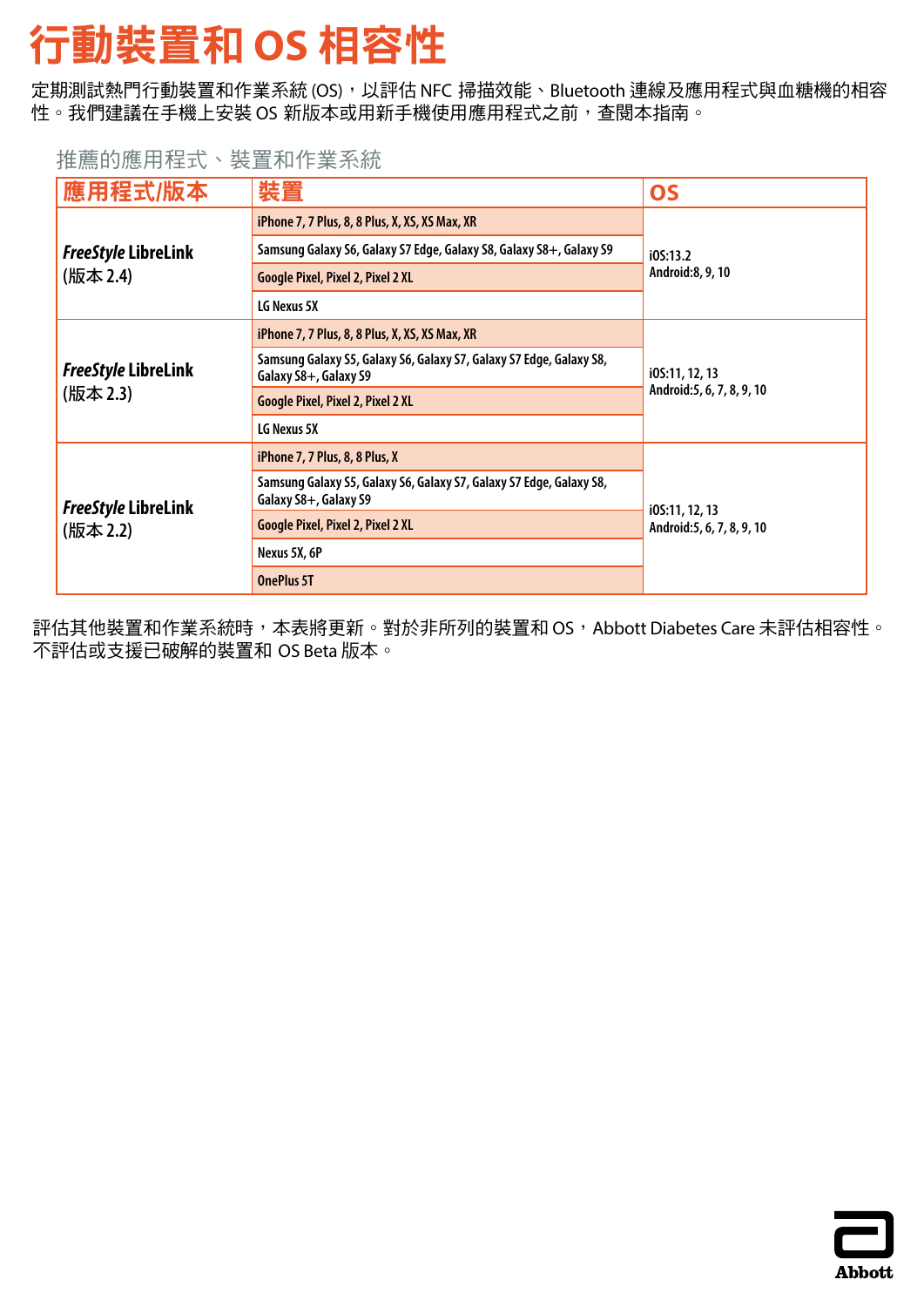### **מכשיר נייד ותאימות מערכת הפעלה**

<span id="page-19-0"></span>מכשירים ניידים פופולריים ומערכות הפעלה )OS )נבדקים באופן סדיר כדי להעריך את ביצועי הסריקה של תקשורת-טווח-אפס )NFC), קישוריות בלוטות' ותאימות יישומונים לחיישנים. אנו ממליצים לעיין במדריך זה לפני התקנת גרסת מערכת הפעלה חדשה בטלפון שלך, או לפני השימוש ביישומון בטלפון חדש.

#### יישומונים, מכשירים ומערכות הפעלה מומלצים

| מערכת הפעלה                                   | מכשיר                                                                                        | יישומון/גרסה                                     |
|-----------------------------------------------|----------------------------------------------------------------------------------------------|--------------------------------------------------|
|                                               | iPhone 7, 7 Plus, 8, 8 Plus, X, XS, XS Max, XR                                               |                                                  |
| IOS: 13.2                                     | Samsung Galaxy S6, Galaxy S7 Edge, Galaxy S8, Galaxy S8+, Galaxy S9                          | <b>FreeStyle LibreLink</b>                       |
| Android: 8, 9, 10                             | <b>Google Pixel, Pixel 2, Pixel 2 XL</b>                                                     | (2.4 גירסה)                                      |
|                                               | LG Nexus 5X                                                                                  |                                                  |
|                                               | iPhone 7, 7 Plus, 8, 8 Plus, X, XS, XS Max, XR                                               |                                                  |
| i0S: 11, 12, 13                               | Samsung Galaxy S5, Galaxy S6, Galaxy S7, Galaxy S7 Edge, Galaxy S8,<br>Galaxy S8+, Galaxy S9 | <b>FreeStyle LibreLink</b><br>(2.3 גירסה)        |
| Android: 5, 6, 7, 8, 9, 10                    | <b>Google Pixel, Pixel 2, Pixel 2 XL</b>                                                     |                                                  |
|                                               | LG Nexus 5X                                                                                  |                                                  |
|                                               | iPhone 7, 7 Plus, 8, 8 Plus, X                                                               |                                                  |
| i0S: 11, 12, 13<br>Android: 5, 6, 7, 8, 9, 10 | Samsung Galaxy S5, Galaxy S6, Galaxy S7, Galaxy S7 Edge, Galaxy S8,<br>Galaxy S8+, Galaxy S9 | <b>FreeStyle LibreLink</b><br><b>2.2)</b> גירסה) |
|                                               | <b>Google Pixel, Pixel 2, Pixel 2 XL</b>                                                     |                                                  |
|                                               | Nexus 5X, 6P                                                                                 |                                                  |
|                                               | <b>OnePlus 5T</b>                                                                            |                                                  |

טבלה זו תעודכן בעת הערכת מכשירים אחרים ומערכות הפעלה אחרות. עבור מכשירים ומערכות הפעלה שונים מאלה המפורטים ברשימה, Care Diabetes Abbott לא ביצעה הערכת תאימות. מכשירים פרוצים וגרסאות בטא של מערכות הפעלה אינם מוערכים ואינם נתמכים.

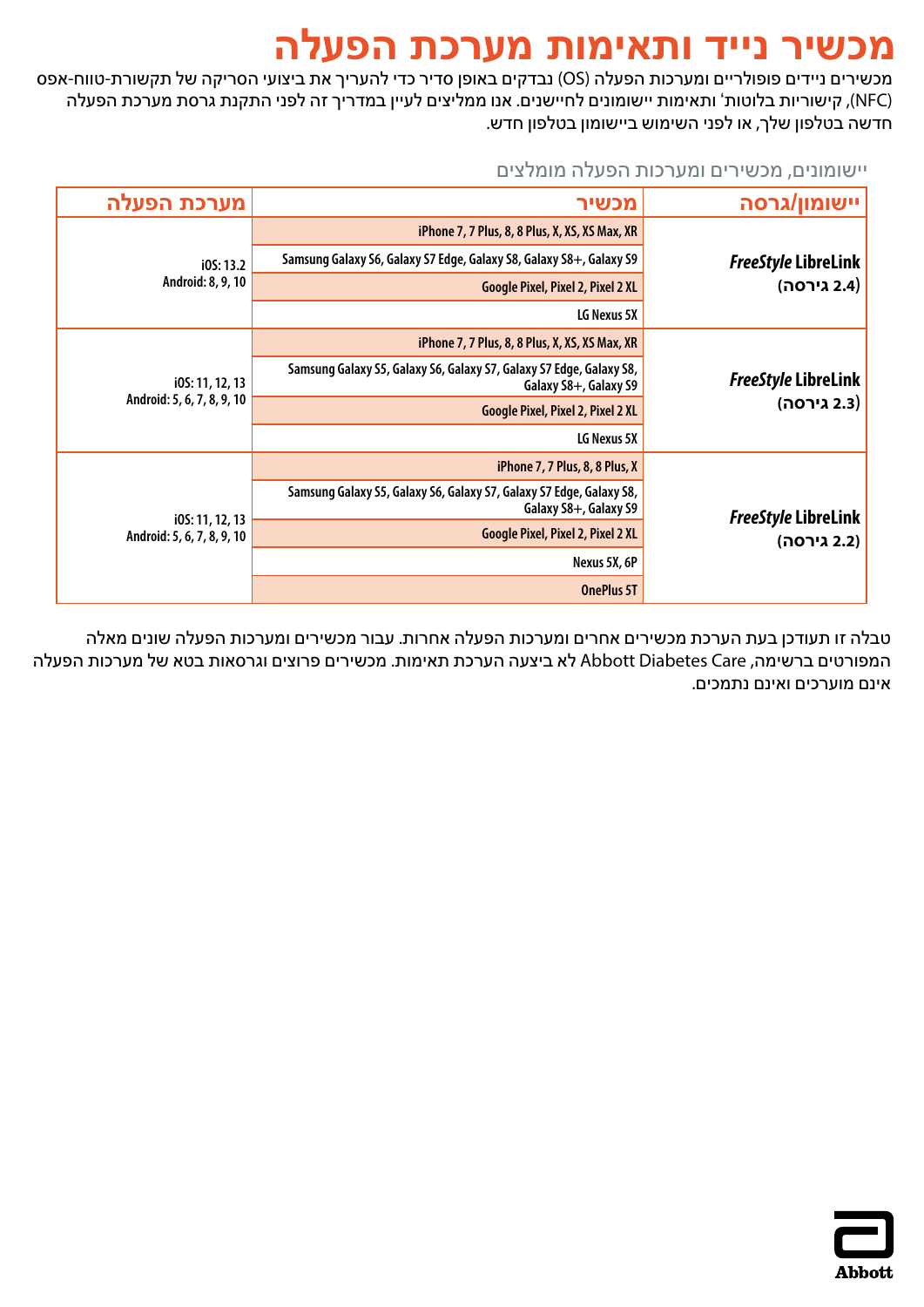# <span id="page-20-0"></span>**모바일 장치 및 OS 호환성**

일반적인 모바일 장치와 운영체제(OS)는 NFC 스캔 성능과 블루투스 연결성, 센서와의 앱 호환성을 평가 하기 위해 정기적으로 시험을 받습니다. 당사는 귀하의 폰에 새로운 OS 버전을 설치하거나 새로운 폰 에서 앱을 사용하기 앞서서 이 가이드를 확인하실 것을 권장합니다.

### 권장되는 앱, 장치 및 운영체제

| 앱/버전                                   | 장치                                                                                           | <b>OS</b>                                     |
|----------------------------------------|----------------------------------------------------------------------------------------------|-----------------------------------------------|
|                                        | iPhone 7, 7 Plus, 8, 8 Plus, X, XS, XS Max, XR                                               | IOS: 13.2<br>Android: 8, 9, 10                |
| <b>FreeStyle LibreLink</b>             | Samsung Galaxy S6, Galaxy S7 Edge, Galaxy S8, Galaxy S8+, Galaxy S9                          |                                               |
| (버전 2.4)                               | Google Pixel, Pixel 2, Pixel 2 XL                                                            |                                               |
|                                        | LG Nexus 5X                                                                                  |                                               |
| <b>FreeStyle LibreLink</b>             | iPhone 7, 7 Plus, 8, 8 Plus, X, XS, XS Max, XR                                               | i0S: 11, 12, 13<br>Android: 5, 6, 7, 8, 9, 10 |
|                                        | Samsung Galaxy S5, Galaxy S6, Galaxy S7, Galaxy S7 Edge, Galaxy S8,<br>Galaxy S8+, Galaxy S9 |                                               |
| (버전 2.3)                               | Google Pixel, Pixel 2, Pixel 2 XL                                                            |                                               |
|                                        | LG Nexus 5X                                                                                  |                                               |
| <b>FreeStyle LibreLink</b><br>(버전 2.2) | iPhone 7, 7 Plus, 8, 8 Plus, X                                                               | i0S: 11, 12, 13                               |
|                                        | Samsung Galaxy S5, Galaxy S6, Galaxy S7, Galaxy S7 Edge, Galaxy S8,<br>Galaxy S8+, Galaxy S9 |                                               |
|                                        | Google Pixel, Pixel 2, Pixel 2 XL                                                            | Android: 5, 6, 7, 8, 9, 10                    |
|                                        | Nexus 5X, 6P                                                                                 |                                               |
|                                        | <b>OnePlus 5T</b>                                                                            |                                               |

이 표는 다른 장치 및 운영체제 평가가 이루어지면 업데이트됩니다. 기재된 목록 이외의 장치 및 OS에 대해서는 Abbott Diabetes Care의 호환성 평가가 실시되지 않았습니다. 탈옥된 장치와 베타 버전 OS는 평가 또는 지원되지 않습니다.

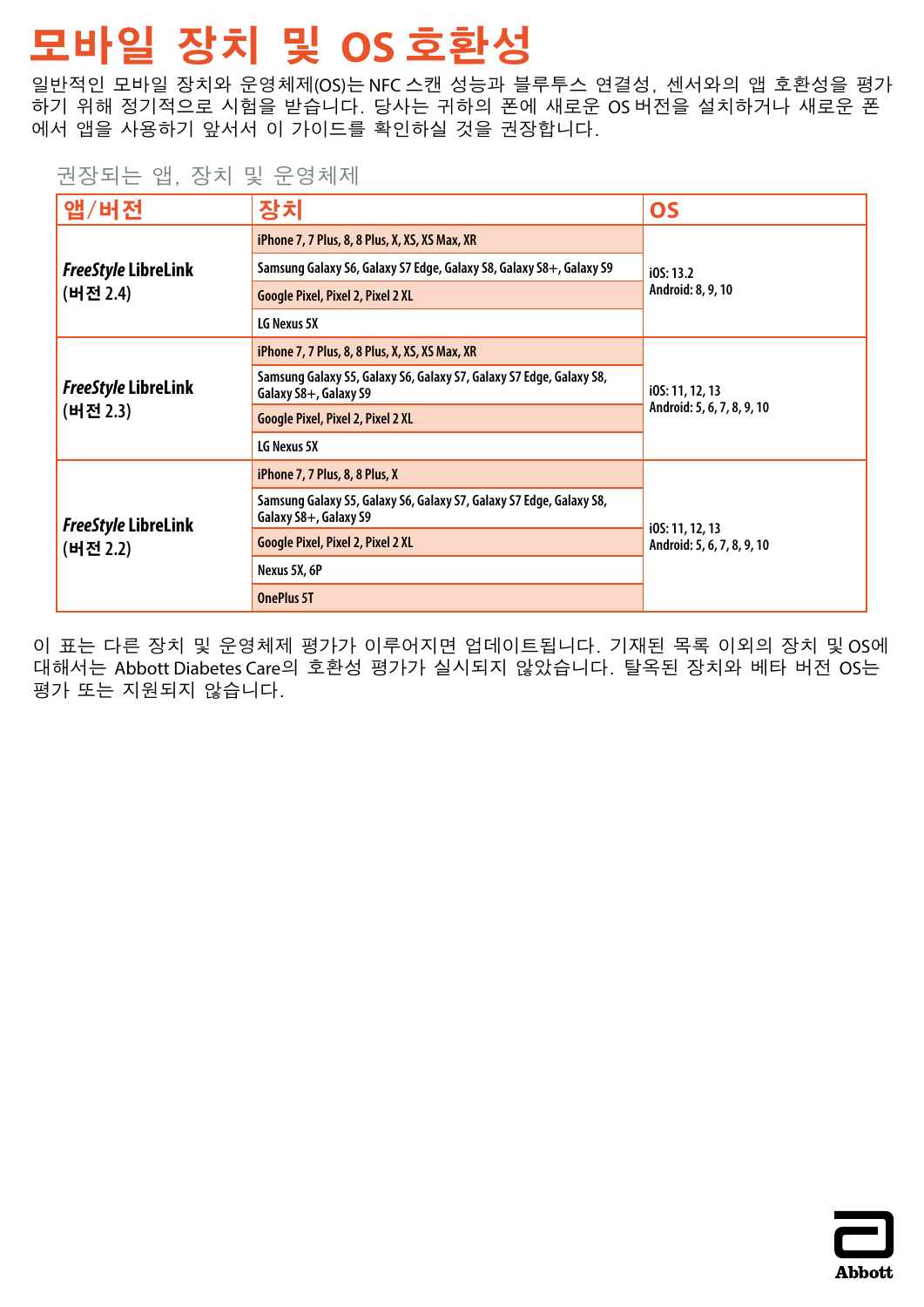# <span id="page-21-0"></span>**СОВМЕСТИМОСТЬ С МОБИЛЬНЫМИ УСТРОЙСТВАМИ И ОС**

Мы непрерывно проверяем популярные мобильные устройства и операционные системы (ОС) на совместимость приложений и правильность работы с Датчиками по технологии NFC и Bluetooth. Перед установкой новой версии ОС на смартфон или использованием приложений на новом смартфоне мы рекомендуем свериться с настоящим руководством.

| ПРИЛОЖЕНИЕ/<br><b>ВЕРСИЯ</b>               | <b>УСТРОЙСТВО</b>                                                                            | OC                                            |
|--------------------------------------------|----------------------------------------------------------------------------------------------|-----------------------------------------------|
|                                            | iPhone 7, 7 Plus, 8, 8 Plus, X, XS, XS Max, XR                                               | i0S: 13.2<br>Android: 8, 9, 10                |
| <b>FreeStyle LibreLink</b>                 | Samsung Galaxy S6, Galaxy S7 Edge, Galaxy S8, Galaxy S8+, Galaxy S9                          |                                               |
| (версия 2.4)                               | Google Pixel, Pixel 2, Pixel 2 XL                                                            |                                               |
|                                            | LG Nexus 5X                                                                                  |                                               |
|                                            | iPhone 7, 7 Plus, 8, 8 Plus, X, XS, XS Max, XR                                               | i0S: 11, 12, 13<br>Android: 5, 6, 7, 8, 9, 10 |
| <b>FreeStyle LibreLink</b>                 | Samsung Galaxy S5, Galaxy S6, Galaxy S7, Galaxy S7 Edge, Galaxy S8,<br>Galaxy S8+, Galaxy S9 |                                               |
| (версия 2.3)                               | <b>Google Pixel, Pixel 2, Pixel 2 XL</b>                                                     |                                               |
|                                            | LG Nexus 5X                                                                                  |                                               |
| <b>FreeStyle LibreLink</b><br>(версия 2.2) | iPhone 7, 7 Plus, 8, 8 Plus, X                                                               | i0S: 11, 12, 13<br>Android: 5, 6, 7, 8, 9, 10 |
|                                            | Samsung Galaxy S5, Galaxy S6, Galaxy S7, Galaxy S7 Edge, Galaxy S8,<br>Galaxy S8+, Galaxy S9 |                                               |
|                                            | <b>Google Pixel, Pixel 2, Pixel 2 XL</b>                                                     |                                               |
|                                            | Nexus 5X, 6P                                                                                 |                                               |
|                                            | <b>OnePlus 5T</b>                                                                            |                                               |

Рекомендуемое приложение, устройство и операционные системы

Данная таблица будет обновляться по мере проверки других устройств и операционных систем. Компания Abbott Diabetes Care не проверяла совместимость устройств и ОС, не указанных выше. Разблокированные (jailbreak) устройства и бета-версии ОС не проверяются и поддерживаются.

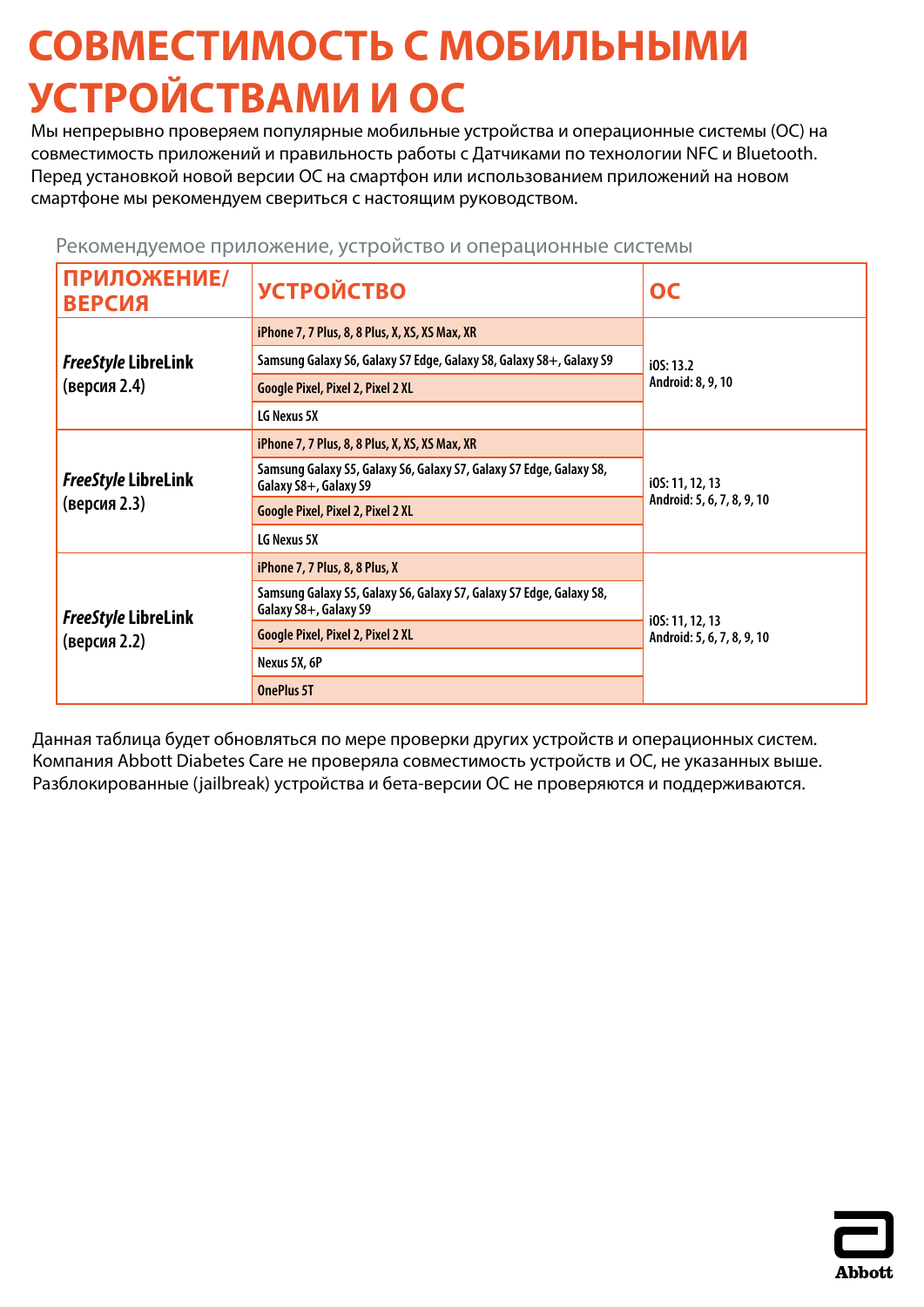# <span id="page-22-0"></span>**MOBİL CİHAZ VE İŞLETİM SİSTEMİ UYUMLULUĞU**

Popüler mobil cihazlar ve işletim sistemleri (OS), NFC (Yakın Alan İletişimi) tarama performansını, Bluetooth bağlantısını ve uygulamanın Sensörlerle uyumluluğunu değerlendirmek için düzenli olarak test edilir. Telefonunuza yeni bir OS versiyonu yüklemeden veya uygulamayı yeni bir telefonda kullanmadan önce bu kılavuza bakmanızı öneririz.

### Önerilen uygulama, cihaz ve işletim sistemleri

| <b>UYGULAMA/</b><br><b>VERSIYON</b>          | <b>CİHAZ</b>                                                                                 | <b>İŞLETİM SİSTEMİ</b>                        |
|----------------------------------------------|----------------------------------------------------------------------------------------------|-----------------------------------------------|
|                                              | iPhone 7, 7 Plus, 8, 8 Plus, X, XS, XS Max, XR                                               | i05:13.2<br>Android: 8, 9, 10                 |
| <b>FreeStyle LibreLink</b>                   | Samsung Galaxy S6, Galaxy S7 Edge, Galaxy S8, Galaxy S8+, Galaxy S9                          |                                               |
| (versiyon 2.4)                               | <b>Google Pixel, Pixel 2, Pixel 2 XL</b>                                                     |                                               |
|                                              | LG Nexus 5X                                                                                  |                                               |
| <b>FreeStyle LibreLink</b><br>(versiyon 2.3) | iPhone 7, 7 Plus, 8, 8 Plus, X, XS, XS Max, XR                                               | i0S: 11, 12, 13<br>Android: 5, 6, 7, 8, 9, 10 |
|                                              | Samsung Galaxy S5, Galaxy S6, Galaxy S7, Galaxy S7 Edge, Galaxy S8,<br>Galaxy S8+, Galaxy S9 |                                               |
|                                              | <b>Google Pixel, Pixel 2, Pixel 2 XL</b>                                                     |                                               |
|                                              | LG Nexus 5X                                                                                  |                                               |
|                                              | iPhone 7, 7 Plus, 8, 8 Plus, X                                                               | i0S: 11, 12, 13<br>Android: 5, 6, 7, 8, 9, 10 |
| <b>FreeStyle LibreLink</b><br>(versiyon 2.2) | Samsung Galaxy S5, Galaxy S6, Galaxy S7, Galaxy S7 Edge, Galaxy S8,<br>Galaxy S8+, Galaxy S9 |                                               |
|                                              | <b>Google Pixel, Pixel 2, Pixel 2 XL</b>                                                     |                                               |
|                                              | Nexus 5X, 6P                                                                                 |                                               |
|                                              | <b>OnePlus 5T</b>                                                                            |                                               |

Başka cihazlar ve işletim sistemleri değerlendirildikçe bu tablo güncellenecektir. Listelenenler dışındaki cihazlar ve işletim sistemleri için Abbott Diabetes Care uyumluluğu değerlendirmemiştir. Jailbreak yapılmış cihazlar ve beta OS versiyonları değerlendirilmez veya desteklenmez.